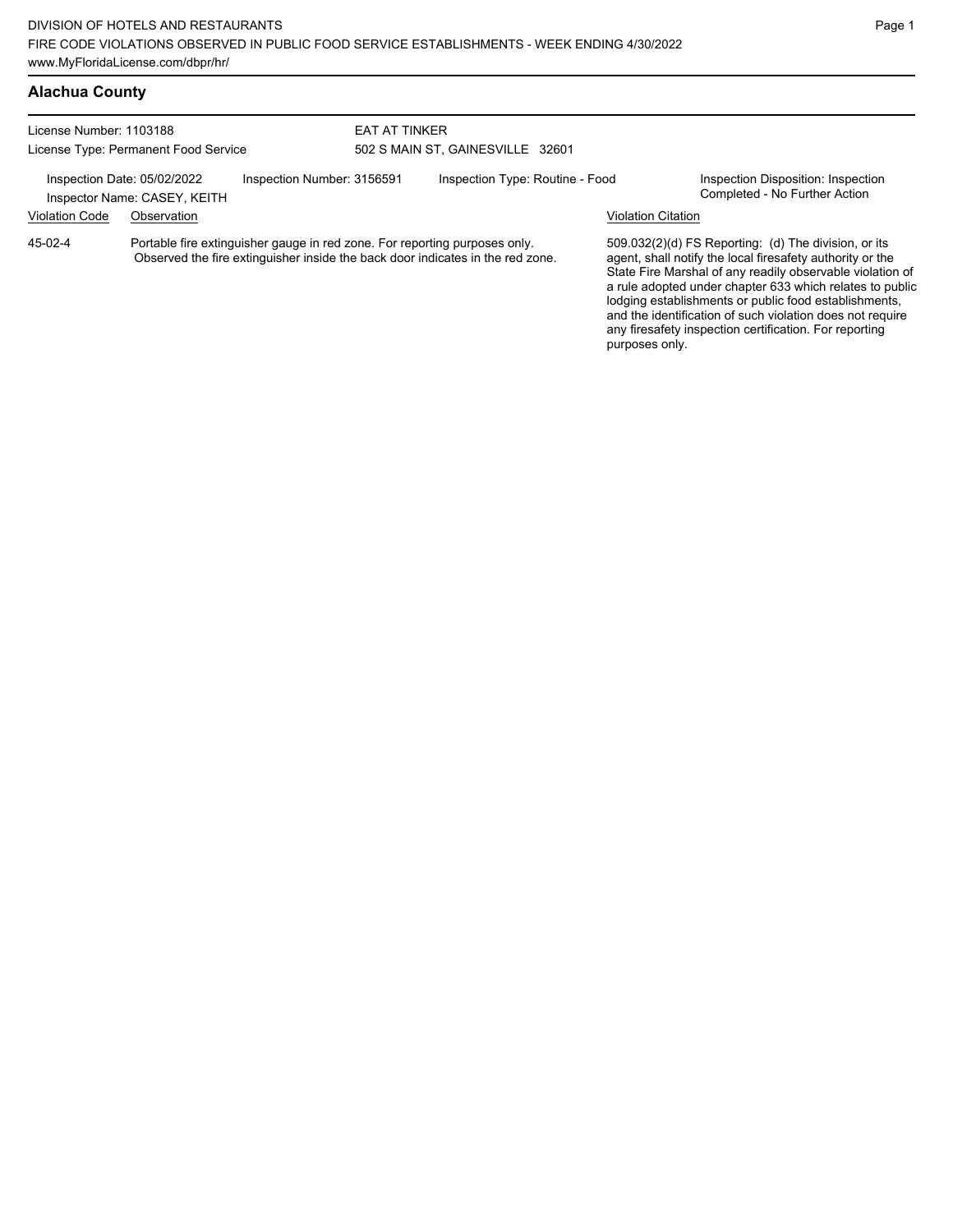### **Brevard County**

| License Number: 1504679 | License Type: Permanent Food Service                               |                                                                                                                                                                                | FLORIDA'S SEAFOOD BAR AND GRILL<br>480 W COCOA BEACH CSWY, COCOA BEACH 32931 |                                                                                                                                                                                                                                                                                                                                                                                                                                              |  |  |
|-------------------------|--------------------------------------------------------------------|--------------------------------------------------------------------------------------------------------------------------------------------------------------------------------|------------------------------------------------------------------------------|----------------------------------------------------------------------------------------------------------------------------------------------------------------------------------------------------------------------------------------------------------------------------------------------------------------------------------------------------------------------------------------------------------------------------------------------|--|--|
|                         | Inspection Date: 04/25/2022<br>Inspector Name: HICKS, GEORGE RANDY | Inspection Number: 3164355                                                                                                                                                     | Inspection Type: Routine - Food                                              | Inspection Disposition: Call Back -<br>Complied                                                                                                                                                                                                                                                                                                                                                                                              |  |  |
| <b>Violation Code</b>   | Observation                                                        |                                                                                                                                                                                |                                                                              | <b>Violation Citation</b>                                                                                                                                                                                                                                                                                                                                                                                                                    |  |  |
| 45-02-4                 | 2022-04-25: **Time Extended**                                      | - From initial inspection : Portable fire extinguisher gauge in red zone. For<br>reporting purposes only. Silver by double bay sink. - From follow-up inspection               |                                                                              | 509.032(2)(d) FS Reporting: (d) The division, or its<br>agent, shall notify the local firesafety authority or the<br>State Fire Marshal of any readily observable violation of<br>a rule adopted under chapter 633 which relates to public<br>lodging establishments or public food establishments,<br>and the identification of such violation does not require<br>any firesafety inspection certification. For reporting<br>purposes only. |  |  |
| License Number: 1506794 |                                                                    |                                                                                                                                                                                | USSA SPACE COAST COMPLEX                                                     |                                                                                                                                                                                                                                                                                                                                                                                                                                              |  |  |
|                         | License Type: Permanent Food Service                               |                                                                                                                                                                                | 5800 STADIUM PKWY, MELBOURNE 32940                                           |                                                                                                                                                                                                                                                                                                                                                                                                                                              |  |  |
|                         | Inspection Date: 04/27/2022<br>Inspector Name: FICHTER, GARRICK    | Inspection Number: 3172224                                                                                                                                                     | Inspection Type: Routine - Food                                              | Inspection Disposition: Inspection<br>Completed - No Further Action                                                                                                                                                                                                                                                                                                                                                                          |  |  |
| <b>Violation Code</b>   | Observation                                                        |                                                                                                                                                                                |                                                                              | <b>Violation Citation</b>                                                                                                                                                                                                                                                                                                                                                                                                                    |  |  |
| 48-01-5                 | For reporting purposes only.<br>stadium 5800 and 5600 offices      | No current insurance inspector boiler report or boiler certificate available for boiler.<br>Boiler onsite is functional and has not been inspected since 2018. Boilers in main |                                                                              | 61C-1.004(10) FAC Reporting: (10) Heating and<br>ventilation - The heating and ventilation system shall be<br>kept in good repair or be installed to maintain a<br>minimum of 68 degrees Fahrenheit throughout the<br>building. The insurance inspectors boiler report is<br>required annually for power boilers and high                                                                                                                    |  |  |

pressure/high temperature boilers and biannually for low pressure steam or vapor heating boilers and shall be posted in the boiler room. For reporting purposes only.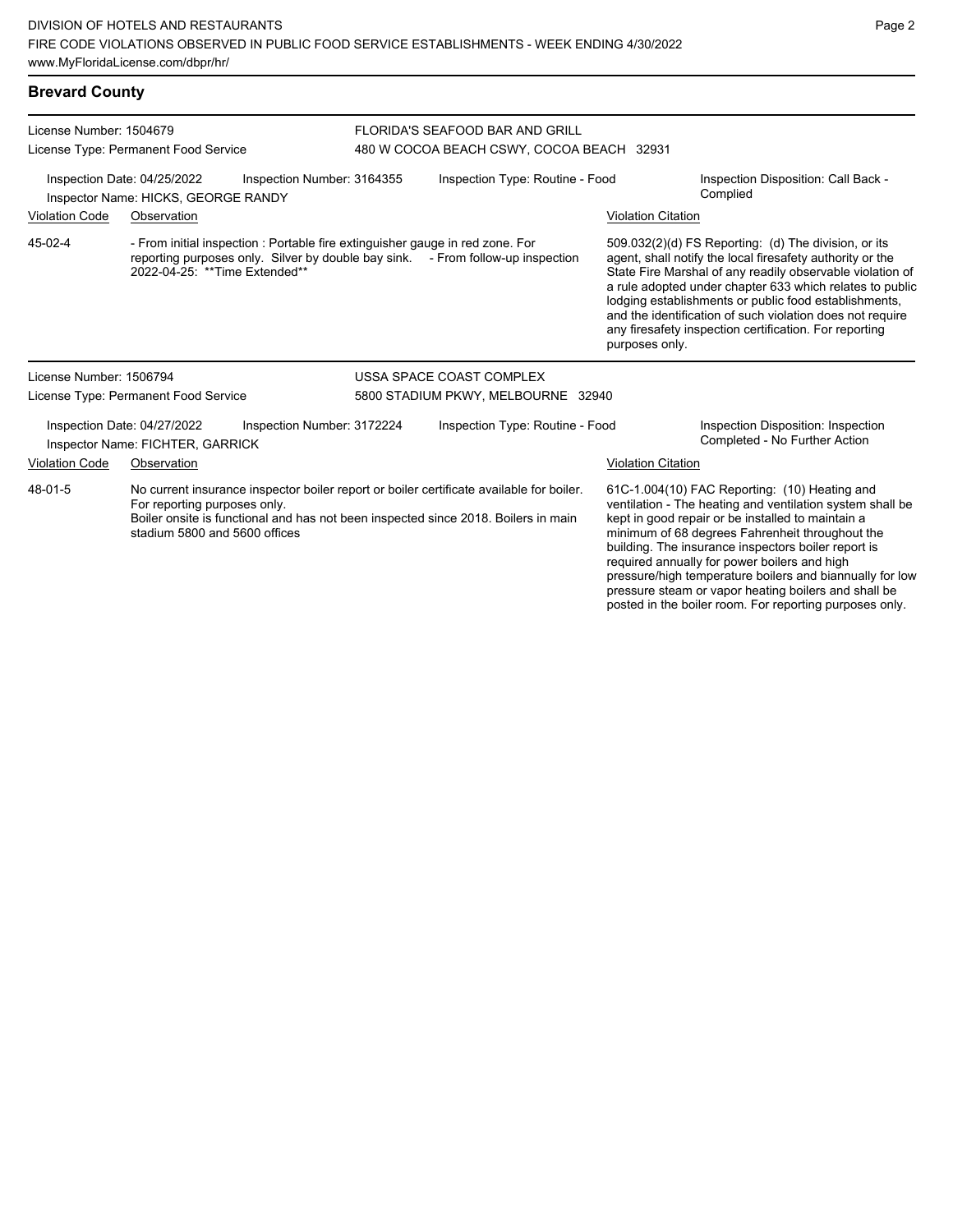| License Number: 1600955                                                                     |             |                                                                                                                                                  | <b>MCHAIG INC</b>               |  |                    |                                                                                                                                                                                                                                                                                                                                                                                                                            |  |
|---------------------------------------------------------------------------------------------|-------------|--------------------------------------------------------------------------------------------------------------------------------------------------|---------------------------------|--|--------------------|----------------------------------------------------------------------------------------------------------------------------------------------------------------------------------------------------------------------------------------------------------------------------------------------------------------------------------------------------------------------------------------------------------------------------|--|
| License Type: Permanent Food Service                                                        |             |                                                                                                                                                  | 1140 N SR 7, LAUDERHILL 33313   |  |                    |                                                                                                                                                                                                                                                                                                                                                                                                                            |  |
| Inspection Date: 04/29/2022<br>Inspection Number: 3186720<br>Inspector Name: ROGERS, VERNEL |             |                                                                                                                                                  | Inspection Type: Complaint Full |  |                    | Inspection Disposition: Inspection<br>Completed - No Further Action                                                                                                                                                                                                                                                                                                                                                        |  |
| <b>Violation Code</b>                                                                       | Observation |                                                                                                                                                  |                                 |  | Violation Citation |                                                                                                                                                                                                                                                                                                                                                                                                                            |  |
| 46-01-4                                                                                     |             | Marked exit/path to marked exit blocked. For reporting purposes only. Main<br>kitchen rear exit door- observed exit door being blocked by trash. |                                 |  | purposes only.     | 509.032(2)(d) FS Reporting: (d) The division, or its<br>agent, shall notify the local firesafety authority or the<br>State Fire Marshal of any readily observable violation of<br>a rule adopted under chapter 633 which relates to public<br>lodging establishments or public food establishments,<br>and the identification of such violation does not require<br>any firesafety inspection certification. For reporting |  |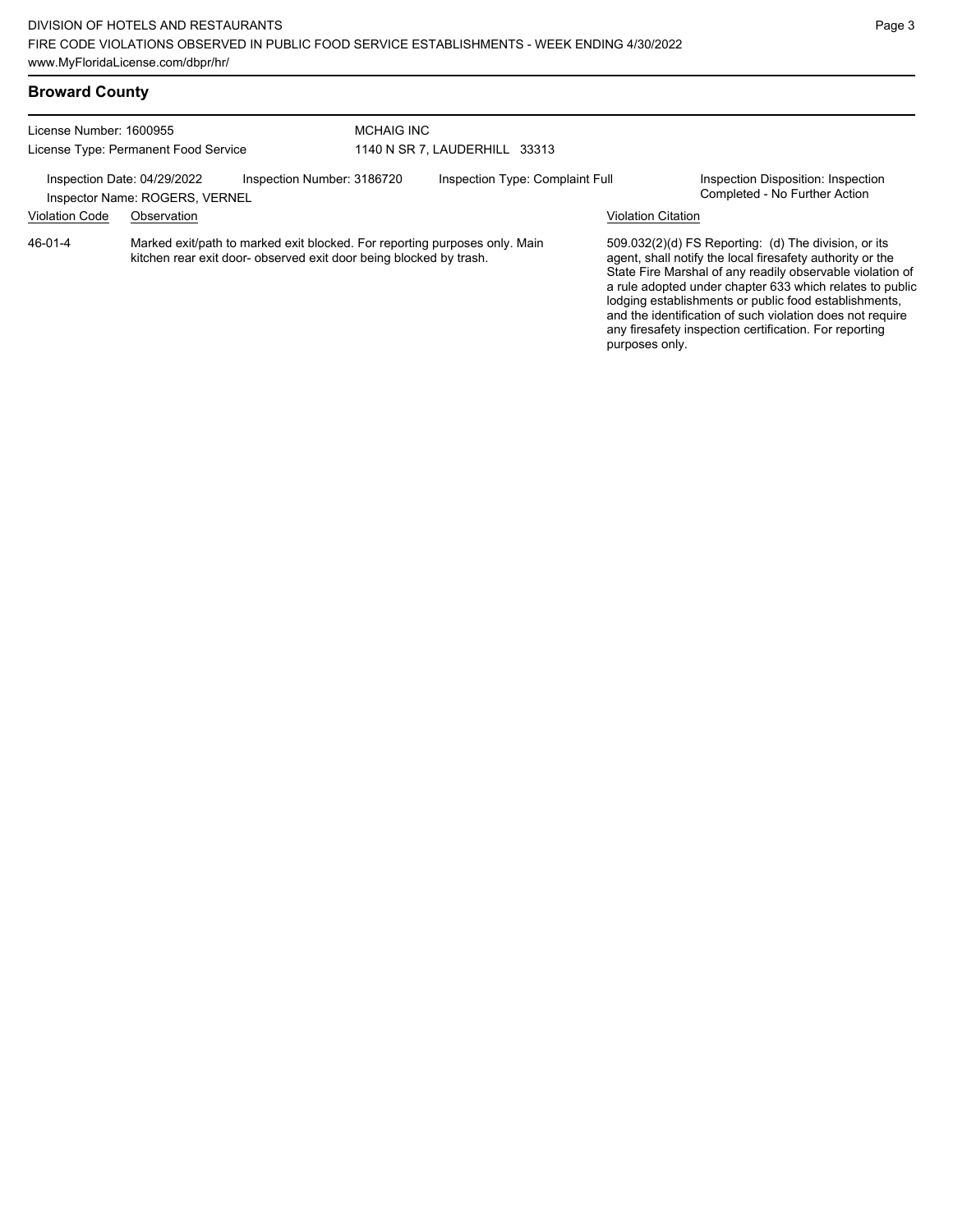# **Clay County**

| License Number: 2001123     | License Type: Permanent Food Service                                                                                      |                            | <b>BIG DAWGS FAMILY SPORTS RESTAURANT</b><br>1330 BLANDING BLVD 135, ORANGE PARK 32065 |                           |                                                                                                                                                                                                                                                                                                                                                                                                                            |
|-----------------------------|---------------------------------------------------------------------------------------------------------------------------|----------------------------|----------------------------------------------------------------------------------------|---------------------------|----------------------------------------------------------------------------------------------------------------------------------------------------------------------------------------------------------------------------------------------------------------------------------------------------------------------------------------------------------------------------------------------------------------------------|
| Inspection Date: 04/25/2022 | Inspector Name: GRODEWALD, PAUL                                                                                           | Inspection Number: 3167461 | Inspection Type: Routine - Food                                                        |                           | Inspection Disposition: Inspection<br>Completed - No Further Action                                                                                                                                                                                                                                                                                                                                                        |
| <b>Violation Code</b>       | Observation                                                                                                               |                            |                                                                                        | <b>Violation Citation</b> |                                                                                                                                                                                                                                                                                                                                                                                                                            |
| 45-02-4                     | Portable fire extinguisher gauge in red zone. For reporting purposes only.<br>Fire extinguisher next to kitchen entrance. |                            |                                                                                        | purposes only.            | 509.032(2)(d) FS Reporting: (d) The division, or its<br>agent, shall notify the local firesafety authority or the<br>State Fire Marshal of any readily observable violation of<br>a rule adopted under chapter 633 which relates to public<br>lodging establishments or public food establishments,<br>and the identification of such violation does not require<br>any firesafety inspection certification. For reporting |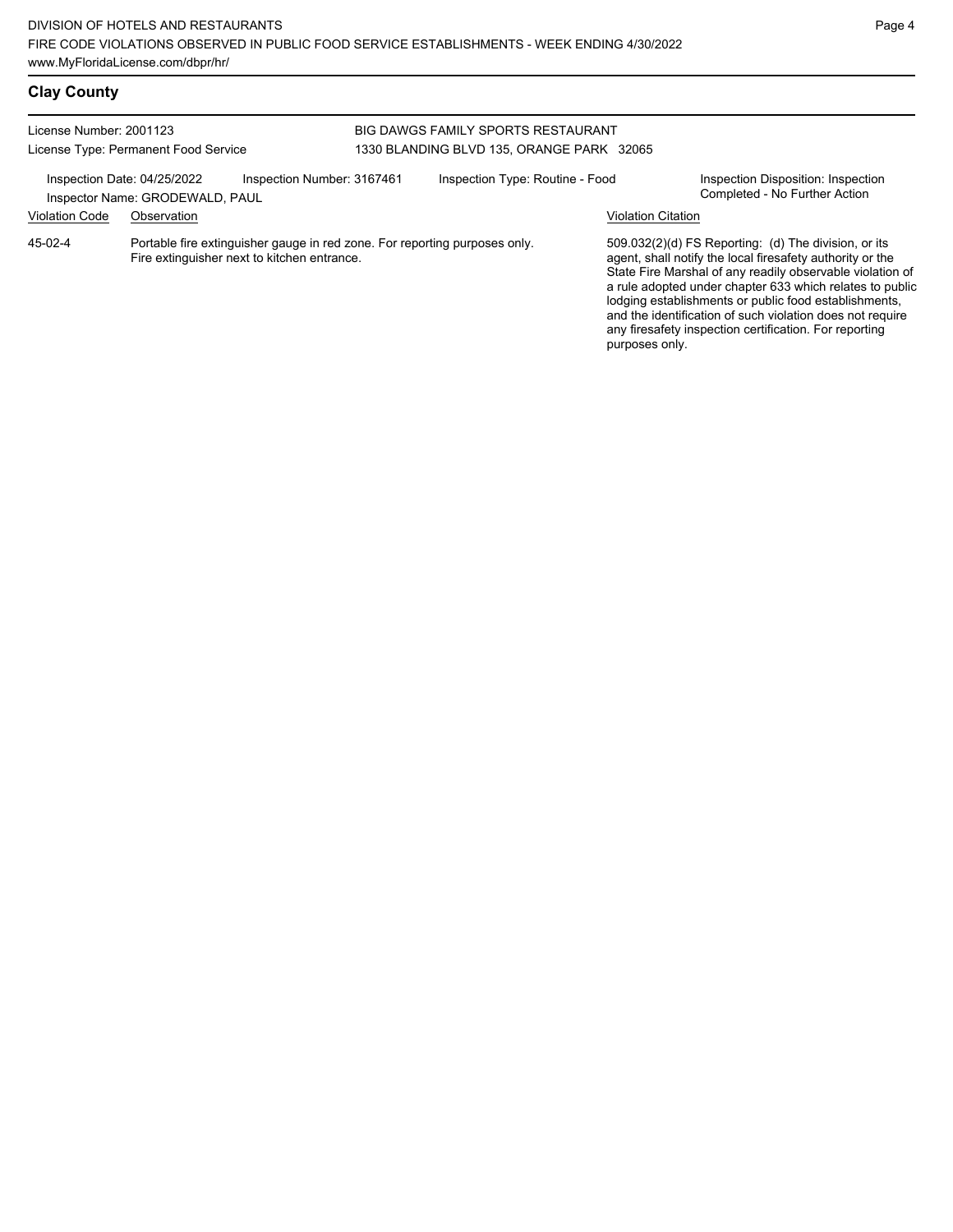| <b>Columbia County</b> |  |
|------------------------|--|
|------------------------|--|

| License Number: 2200741<br>License Type: Permanent Food Service |                                                                                |                                                                                   | TWO FAT GUYS BURGERS AND FRIES<br>135 SW BAYA DR, LAKE CITY 32025 |                                 |  |                                                                                                                                                                                                                                                                                                                                                                                                                                              |  |
|-----------------------------------------------------------------|--------------------------------------------------------------------------------|-----------------------------------------------------------------------------------|-------------------------------------------------------------------|---------------------------------|--|----------------------------------------------------------------------------------------------------------------------------------------------------------------------------------------------------------------------------------------------------------------------------------------------------------------------------------------------------------------------------------------------------------------------------------------------|--|
| <b>Violation Code</b>                                           | Inspection Date: 04/25/2022<br>Inspector Name: BAILEY, KIMBERLY<br>Observation | Inspection Number: 3182518                                                        |                                                                   | Inspection Type: Routine - Food |  | Inspection Disposition: Inspection<br>Completed - No Further Action<br><b>Violation Citation</b>                                                                                                                                                                                                                                                                                                                                             |  |
| 45-02-4                                                         | storage closet.                                                                | Portable fire extinguisher gauge in red zone. For reporting purposes only. In the |                                                                   |                                 |  | 509.032(2)(d) FS Reporting: (d) The division, or its<br>agent, shall notify the local firesafety authority or the<br>State Fire Marshal of any readily observable violation of<br>a rule adopted under chapter 633 which relates to public<br>lodging establishments or public food establishments,<br>and the identification of such violation does not require<br>any firesafety inspection certification. For reporting<br>purposes only. |  |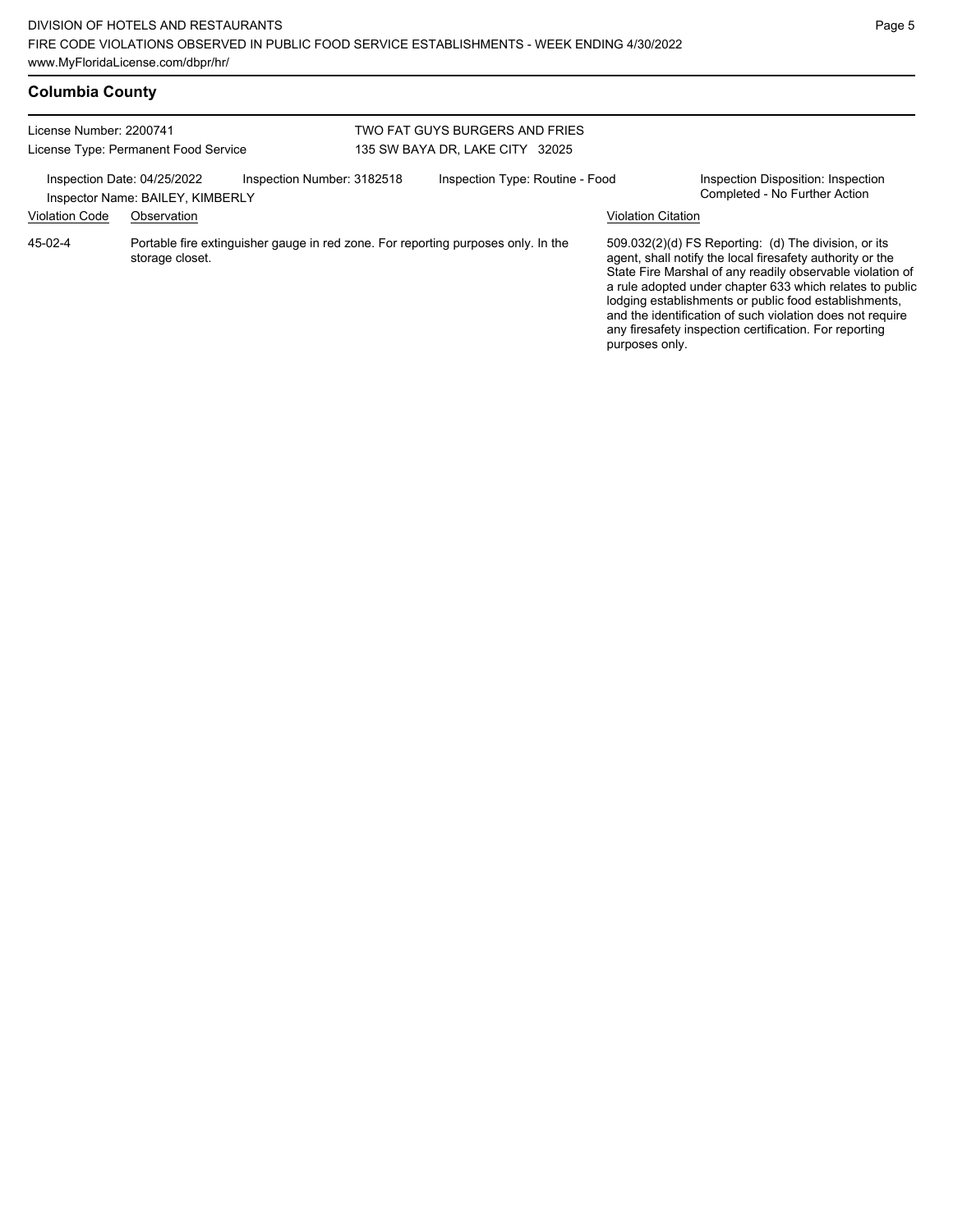| <b>Dade County</b>                                              |                                                                      |                                                                     |                                                                                                                                                                          |                           |                                                                                                                                                                                                                                                                                                                                                                                                                                              |  |  |  |
|-----------------------------------------------------------------|----------------------------------------------------------------------|---------------------------------------------------------------------|--------------------------------------------------------------------------------------------------------------------------------------------------------------------------|---------------------------|----------------------------------------------------------------------------------------------------------------------------------------------------------------------------------------------------------------------------------------------------------------------------------------------------------------------------------------------------------------------------------------------------------------------------------------------|--|--|--|
| License Number: 2322247                                         |                                                                      |                                                                     | <b>MENA CATERING</b>                                                                                                                                                     |                           |                                                                                                                                                                                                                                                                                                                                                                                                                                              |  |  |  |
| License Type: Catering                                          |                                                                      |                                                                     | 7462 SW 48 ST, MIAMI 331554469                                                                                                                                           |                           |                                                                                                                                                                                                                                                                                                                                                                                                                                              |  |  |  |
|                                                                 | Inspection Date: 04/26/2022<br>Inspector Name: CABANAS, NATALIE      | Inspection Number: 1120466                                          | Inspection Type: Routine - Food                                                                                                                                          |                           | Inspection Disposition: Inspection<br>Completed - No Further Action                                                                                                                                                                                                                                                                                                                                                                          |  |  |  |
| <b>Violation Code</b>                                           | Observation                                                          |                                                                     |                                                                                                                                                                          | <b>Violation Citation</b> |                                                                                                                                                                                                                                                                                                                                                                                                                                              |  |  |  |
| 48-04-4                                                         | of the building. For reporting purposes only.                        |                                                                     | Propane tank (larger than 2.7 lb. water capacity/1 lb. gas capacity) located inside                                                                                      |                           | 509.032(2)(d) FS Reporting: (d) The division, or its<br>agent, shall notify the local firesafety authority or the<br>State Fire Marshal of any readily observable violation of<br>a rule adopted under chapter 633 which relates to public<br>lodging establishments or public food establishments,<br>and the identification of such violation does not require<br>any firesafety inspection certification. For reporting<br>purposes only. |  |  |  |
| License Number: 2330259                                         |                                                                      |                                                                     | CARLOS' SEA FOOD & RESTAURANT                                                                                                                                            |                           |                                                                                                                                                                                                                                                                                                                                                                                                                                              |  |  |  |
| License Type: Permanent Food Service                            |                                                                      |                                                                     | 17740 HOMESTEAD AVENUE, MIAMI 33157                                                                                                                                      |                           |                                                                                                                                                                                                                                                                                                                                                                                                                                              |  |  |  |
| Inspection Date: 04/28/2022<br>Inspector Name: SWIGERT, RICHARD |                                                                      | Inspection Number: 3161189                                          | Inspection Type: Routine - Food                                                                                                                                          |                           | Inspection Disposition: Administrative<br>complaint recommended                                                                                                                                                                                                                                                                                                                                                                              |  |  |  |
| <b>Violation Code</b>                                           | Observation                                                          |                                                                     |                                                                                                                                                                          | <b>Violation Citation</b> |                                                                                                                                                                                                                                                                                                                                                                                                                                              |  |  |  |
| 48-04-4                                                         | the back room.                                                       |                                                                     | Propane tank (larger than 2.7 lb. water capacity/1 lb. gas capacity) located inside<br>of the building. For reporting purposes only. Observed a 20 pound propane tank in | purposes only.            | 509.032(2)(d) FS Reporting: (d) The division, or its<br>agent, shall notify the local firesafety authority or the<br>State Fire Marshal of any readily observable violation of<br>a rule adopted under chapter 633 which relates to public<br>lodging establishments or public food establishments,<br>and the identification of such violation does not require<br>any firesafety inspection certification. For reporting                   |  |  |  |
| License Number: 2360152                                         |                                                                      |                                                                     | <b>RIB'S ON WHEELS INC</b>                                                                                                                                               |                           |                                                                                                                                                                                                                                                                                                                                                                                                                                              |  |  |  |
| License Type: Mobile Food Dispensing Vehicle                    |                                                                      |                                                                     | 12248 SW 130 ST, MIAMI 33186                                                                                                                                             |                           |                                                                                                                                                                                                                                                                                                                                                                                                                                              |  |  |  |
|                                                                 | Inspection Date: 04/27/2022<br>Inspector Name: LODENQUAI, BARRINGTON | Inspection Number: 1249275                                          | Inspection Type: Food-Licensing Inspection                                                                                                                               |                           | Inspection Disposition: Inspection<br>Completed - No Further Action                                                                                                                                                                                                                                                                                                                                                                          |  |  |  |
| <b>Violation Code</b>                                           | Observation                                                          |                                                                     |                                                                                                                                                                          | <b>Violation Citation</b> |                                                                                                                                                                                                                                                                                                                                                                                                                                              |  |  |  |
| $45 - 01 - 4$                                                   |                                                                      | No portable fire extinguisher present. For reporting purposes only. |                                                                                                                                                                          |                           | 509.032(2)(d) FS Reporting: (d) The division, or its<br>agent, shall notify the local firesafety authority or the<br>State Fire Marshal of any readily observable violation of                                                                                                                                                                                                                                                               |  |  |  |

a rule adopted under chapter 633 which relates to public lodging establishments or public food establishments, and the identification of such violation does not require any firesafety inspection certification. For reporting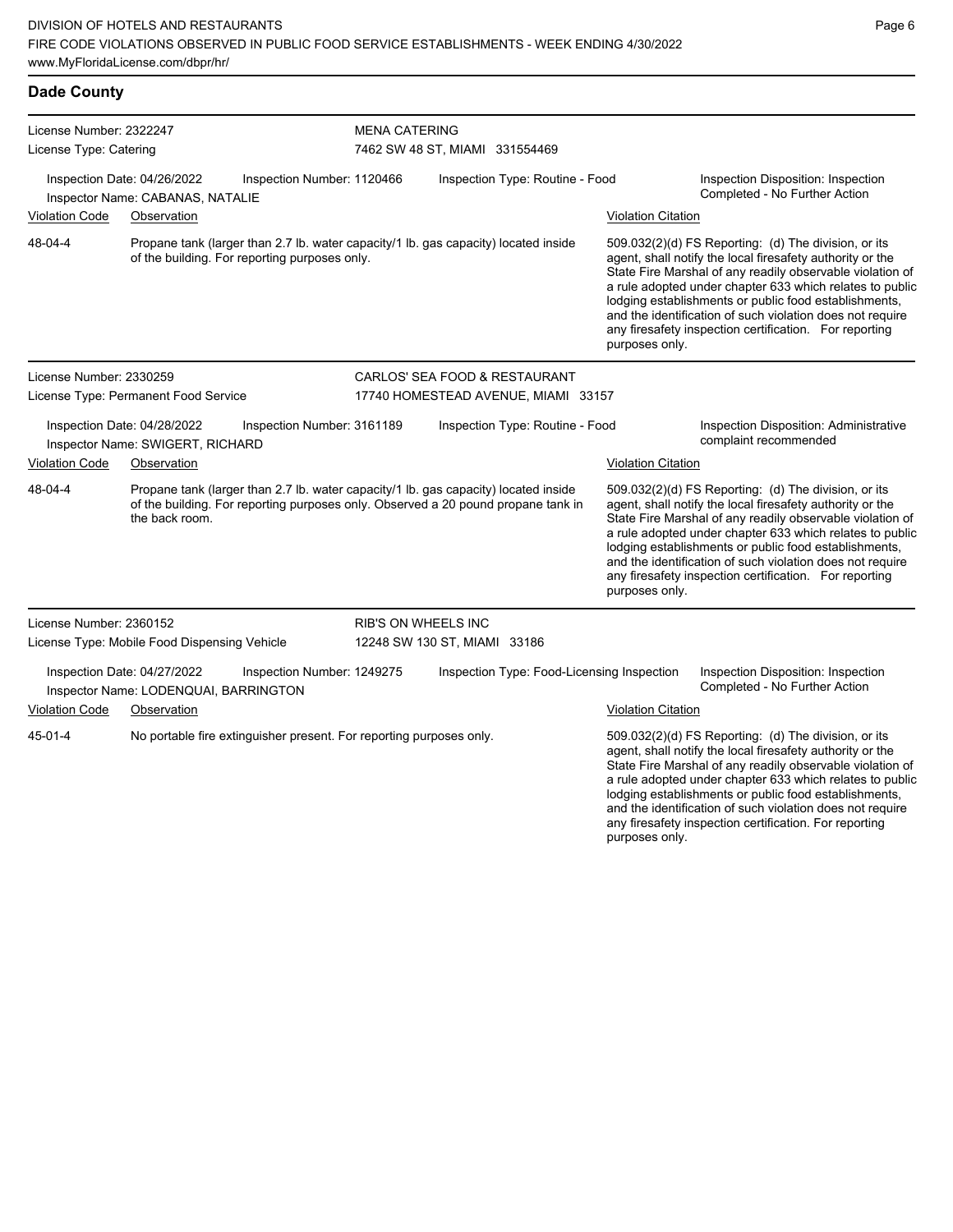## **Duval County**

| License Number: 2600718                                                                                                                                                                                                                                                  |                                                                     |                                                                                                                                          | <b>FLA YACHT CLUB</b>                                                         |                           |                                                                                                                                                                                                                                                                                                                                                                                                                                                                                                          |  |
|--------------------------------------------------------------------------------------------------------------------------------------------------------------------------------------------------------------------------------------------------------------------------|---------------------------------------------------------------------|------------------------------------------------------------------------------------------------------------------------------------------|-------------------------------------------------------------------------------|---------------------------|----------------------------------------------------------------------------------------------------------------------------------------------------------------------------------------------------------------------------------------------------------------------------------------------------------------------------------------------------------------------------------------------------------------------------------------------------------------------------------------------------------|--|
|                                                                                                                                                                                                                                                                          | License Type: Permanent Food Service<br>Inspection Date: 04/26/2022 | Inspection Number: 3171033                                                                                                               | 5210 YACHT CLUB RD, JACKSONVILLE 322108398<br>Inspection Type: Routine - Food |                           |                                                                                                                                                                                                                                                                                                                                                                                                                                                                                                          |  |
|                                                                                                                                                                                                                                                                          | Inspector Name: MERCER, THOMAS                                      |                                                                                                                                          |                                                                               |                           | Inspection Disposition: Inspection<br>Completed - No Further Action                                                                                                                                                                                                                                                                                                                                                                                                                                      |  |
| <b>Violation Code</b>                                                                                                                                                                                                                                                    | Observation                                                         |                                                                                                                                          |                                                                               |                           | <b>Violation Citation</b>                                                                                                                                                                                                                                                                                                                                                                                                                                                                                |  |
| 48-01-5                                                                                                                                                                                                                                                                  | For reporting purposes only.                                        | No current insurance inspector boiler report or boiler certificate available for boiler.<br>Inspection report posted expired 11/14/2020. |                                                                               |                           | 61C-1.004(10) FAC Reporting: (10) Heating and<br>ventilation - The heating and ventilation system shall be<br>kept in good repair or be installed to maintain a<br>minimum of 68 degrees Fahrenheit throughout the<br>building. The insurance inspectors boiler report is<br>required annually for power boilers and high<br>pressure/high temperature boilers and biannually for low<br>pressure steam or vapor heating boilers and shall be<br>posted in the boiler room. For reporting purposes only. |  |
| License Number: 2615867                                                                                                                                                                                                                                                  |                                                                     |                                                                                                                                          | YUMMY LATINA CAFE                                                             |                           |                                                                                                                                                                                                                                                                                                                                                                                                                                                                                                          |  |
|                                                                                                                                                                                                                                                                          | License Type: Permanent Food Service                                |                                                                                                                                          | 11041 BEACH BLVD UNIT CR2, JACKSONVILLE 32246                                 |                           |                                                                                                                                                                                                                                                                                                                                                                                                                                                                                                          |  |
|                                                                                                                                                                                                                                                                          | Inspection Date: 04/28/2022<br>Inspector Name: VILBRUN, JOSUE       | Inspection Number: 3186882                                                                                                               | Inspection Type: Food-Licensing Inspection                                    |                           | Inspection Disposition: Inspection<br>Completed - No Further Action                                                                                                                                                                                                                                                                                                                                                                                                                                      |  |
| <b>Violation Code</b>                                                                                                                                                                                                                                                    | Observation                                                         |                                                                                                                                          |                                                                               | <b>Violation Citation</b> |                                                                                                                                                                                                                                                                                                                                                                                                                                                                                                          |  |
| 45-04-4<br>Use of cooking equipment producing grease laden vapors/smoke with no hood<br>suppression system installed. Notified Fire AHJ. For reporting purposes only.<br>Stove top in back kitchen across from three compartment sink with no hood<br>suppression system |                                                                     |                                                                                                                                          |                                                                               |                           | 509.032(2)(d) FS Reporting: (d) The division, or its<br>agent, shall notify the local firesafety authority or the<br>State Fire Marshal of any readily observable violation of<br>a rule adopted under chapter 633 which relates to public<br>lodging establishments or public food establishments,                                                                                                                                                                                                      |  |

and the identification of such violation does not require any firesafety inspection certification. For reporting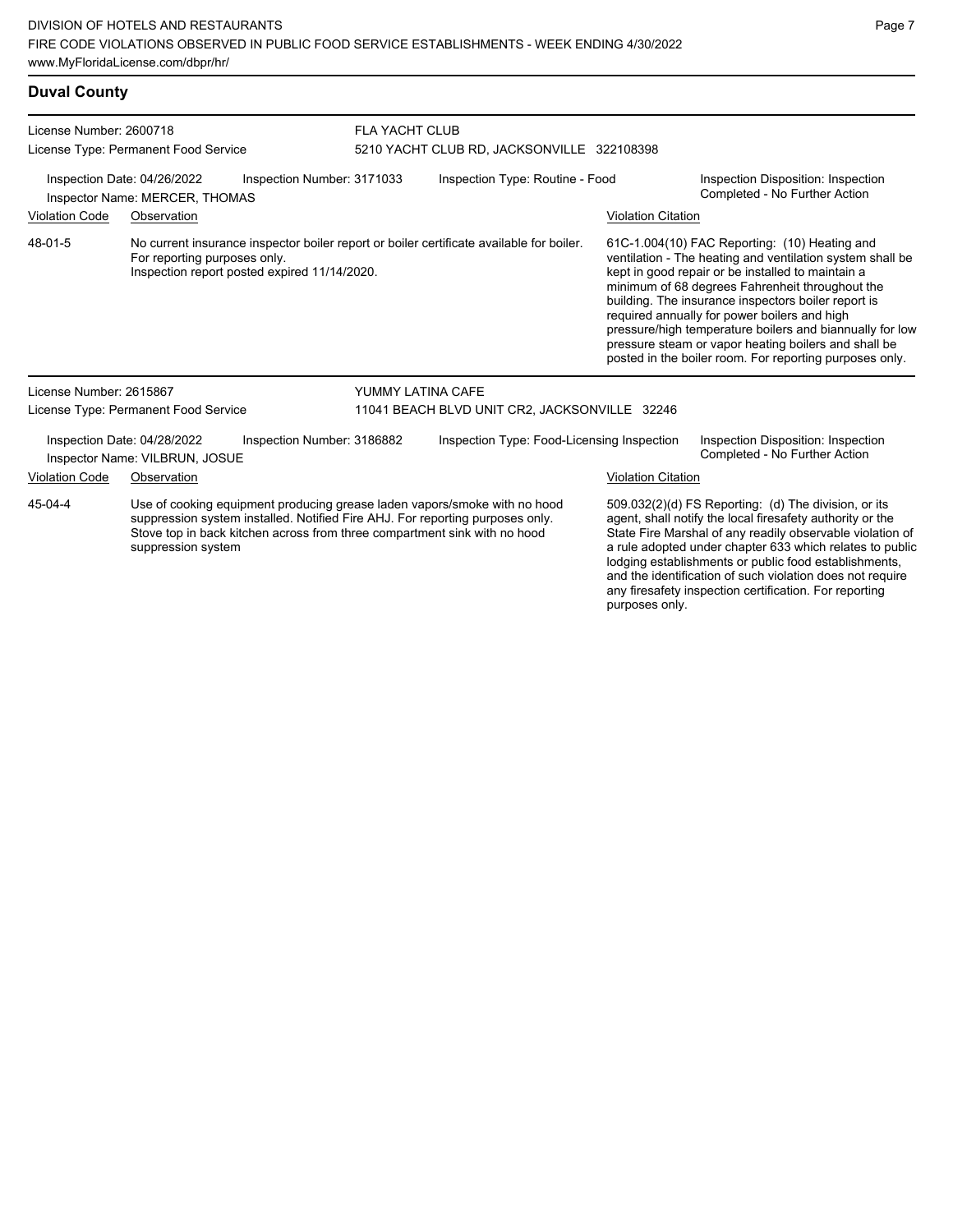## **Hillsborough County**

| License Number: 3910170 |                                                                                                                                                                                 |                            | <b>RIVER'S EDGE</b> |                                                                                                                                                                                                                                                     |                           |                                                                                                                                                                                                                                                                                                                                                                                                                            |  |
|-------------------------|---------------------------------------------------------------------------------------------------------------------------------------------------------------------------------|----------------------------|---------------------|-----------------------------------------------------------------------------------------------------------------------------------------------------------------------------------------------------------------------------------------------------|---------------------------|----------------------------------------------------------------------------------------------------------------------------------------------------------------------------------------------------------------------------------------------------------------------------------------------------------------------------------------------------------------------------------------------------------------------------|--|
|                         | License Type: Permanent Food Service                                                                                                                                            |                            |                     | 6226 OHIO AVENUE, GIBSONTON 33534                                                                                                                                                                                                                   |                           |                                                                                                                                                                                                                                                                                                                                                                                                                            |  |
|                         | Inspection Date: 04/29/2022<br>Inspector Name: CRUZ, JABULANI                                                                                                                   | Inspection Number: 3170218 |                     | Inspection Type: Routine - Food                                                                                                                                                                                                                     |                           | Inspection Disposition: Call Back -<br>Extension given, pending                                                                                                                                                                                                                                                                                                                                                            |  |
| <b>Violation Code</b>   | Observation                                                                                                                                                                     |                            |                     |                                                                                                                                                                                                                                                     | <b>Violation Citation</b> |                                                                                                                                                                                                                                                                                                                                                                                                                            |  |
| 49-05-4                 | - From initial inspection : Increased seating from 75 to approximately 298.<br>Establishment on septic. For reporting purposes only. - From follow-up<br>inspection 2022-04-29: |                            |                     |                                                                                                                                                                                                                                                     | purposes only.            | 509.032(2)(d) FS Reporting: (d) The division, or its<br>agent, shall notify the local firesafety authority or the<br>State Fire Marshal of any readily observable violation of<br>a rule adopted under chapter 633 which relates to public<br>lodging establishments or public food establishments,<br>and the identification of such violation does not require<br>any firesafety inspection certification. For reporting |  |
| 49-05-4                 | reporting purposes only.                                                                                                                                                        |                            |                     | Increased seating from 75 to approximately 298. Establishment on septic. For                                                                                                                                                                        | purposes only.            | 509.032(2)(d) FS Reporting: (d) The division, or its<br>agent, shall notify the local firesafety authority or the<br>State Fire Marshal of any readily observable violation of<br>a rule adopted under chapter 633 which relates to public<br>lodging establishments or public food establishments,<br>and the identification of such violation does not require<br>any firesafety inspection certification. For reporting |  |
| License Number: 3918478 |                                                                                                                                                                                 |                            |                     | POPEYE'S LOUISIANA KITCHEN                                                                                                                                                                                                                          |                           |                                                                                                                                                                                                                                                                                                                                                                                                                            |  |
|                         | License Type: Permanent Food Service                                                                                                                                            |                            |                     | 7430 E HILLSBOROUGH AVENUE, TAMPA 33610                                                                                                                                                                                                             |                           |                                                                                                                                                                                                                                                                                                                                                                                                                            |  |
|                         | Inspection Date: 04/25/2022<br>Inspector Name: COLEMAN, TONYA                                                                                                                   | Inspection Number: 3171351 |                     | Inspection Type: Routine - Food                                                                                                                                                                                                                     |                           | Inspection Disposition: Inspection<br>Completed - No Further Action                                                                                                                                                                                                                                                                                                                                                        |  |
| <b>Violation Code</b>   | Observation                                                                                                                                                                     |                            |                     |                                                                                                                                                                                                                                                     | <b>Violation Citation</b> |                                                                                                                                                                                                                                                                                                                                                                                                                            |  |
| 46-01-4                 | door to kitchen blocked my cardboard boxes                                                                                                                                      |                            |                     | Marked exit/path to marked exit blocked. For reporting purposes only. Backed                                                                                                                                                                        | purposes only.            | 509.032(2)(d) FS Reporting: (d) The division, or its<br>agent, shall notify the local firesafety authority or the<br>State Fire Marshal of any readily observable violation of<br>a rule adopted under chapter 633 which relates to public<br>lodging establishments or public food establishments,<br>and the identification of such violation does not require<br>any firesafety inspection certification. For reporting |  |
| License Number: 3910985 |                                                                                                                                                                                 |                            |                     | JOE'S NEW YORK DINER LLC                                                                                                                                                                                                                            |                           |                                                                                                                                                                                                                                                                                                                                                                                                                            |  |
|                         | License Type: Permanent Food Service                                                                                                                                            |                            |                     | 11701 N FLORIDA AVE, TAMPA 33612                                                                                                                                                                                                                    |                           |                                                                                                                                                                                                                                                                                                                                                                                                                            |  |
|                         | Inspection Date: 04/29/2022<br>Inspector Name: CESAR, RACHEL                                                                                                                    | Inspection Number: 3137753 |                     | Inspection Type: Routine - Food                                                                                                                                                                                                                     |                           | Inspection Disposition: Call Back -<br>Admin. complaint recommended                                                                                                                                                                                                                                                                                                                                                        |  |
| Violation Code          | Observation                                                                                                                                                                     |                            |                     |                                                                                                                                                                                                                                                     | <b>Violation Citation</b> |                                                                                                                                                                                                                                                                                                                                                                                                                            |  |
| 46-01-4                 | inspecti                                                                                                                                                                        |                            |                     | - From initial inspection : Marked exit/path to marked exit blocked. For reporting<br>purposes only. Red door leading to patio blocked by water line, table and fan. -<br>From follow-up inspection 2022-03-01: ** Time Extended** - From follow-up | purposes only.            | 509.032(2)(d) FS Reporting: (d) The division, or its<br>agent, shall notify the local firesafety authority or the<br>State Fire Marshal of any readily observable violation of<br>a rule adopted under chapter 633 which relates to public<br>lodging establishments or public food establishments,<br>and the identification of such violation does not require<br>any firesafety inspection certification. For reporting |  |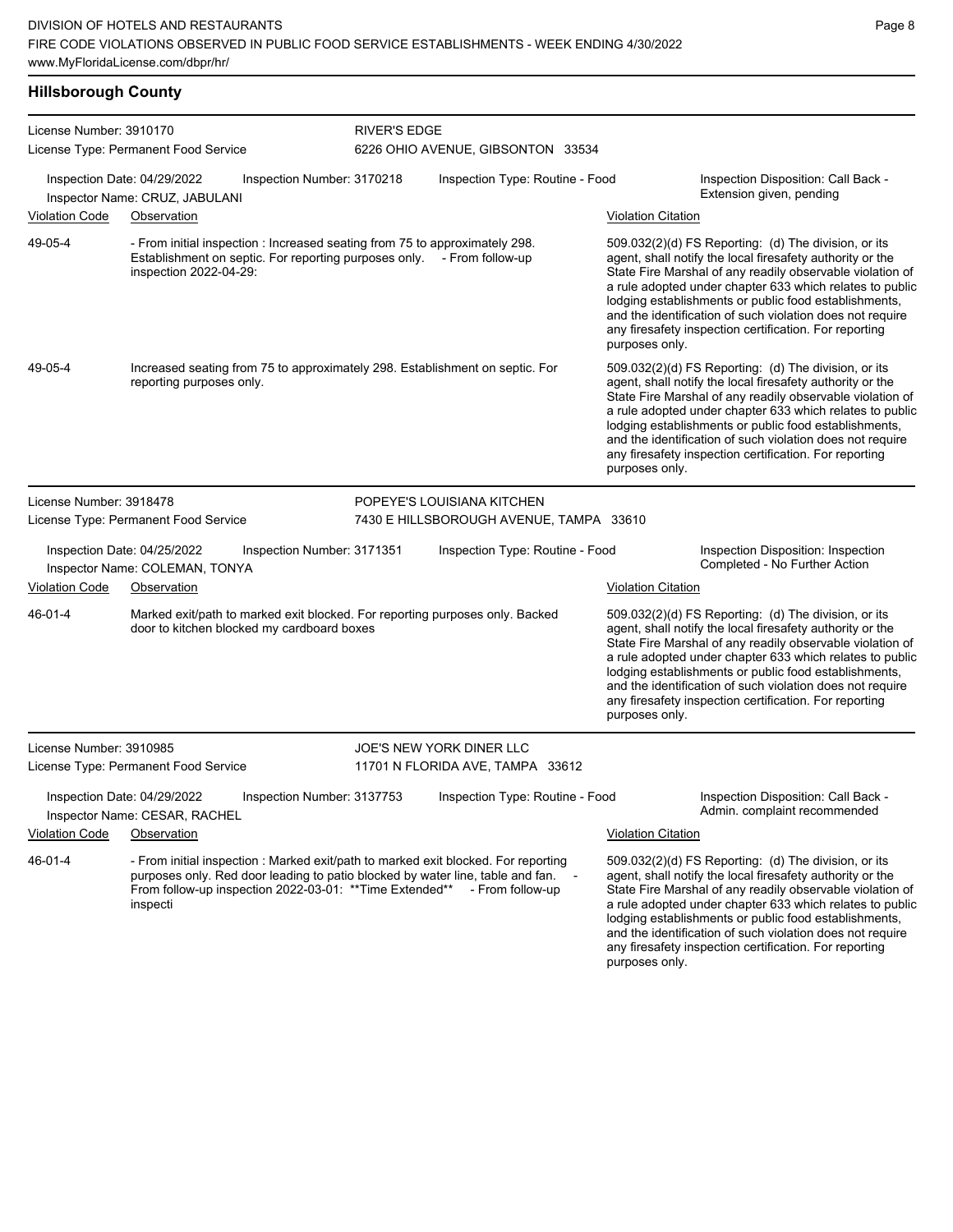### **Hillsborough County**

License Number: 3912268 License Type: Permanent Food Service

THINH AN KITCHEN & TOFU 8104 W WATERS AVE, TAMPA 33615

Inspection Date: 04/25/2022 Inspection Number: 3182990 Inspection Type: Food-Licensing Inspection Inspection Disposition: Call Back -

Inspector Name: ZHANG, JACKY **Inspector Name: ZHANG**, JACKY

Violation Code Observation Violation Citation

- From initial inspection : No current insurance inspector boiler report or boiler certificate available for boiler. For reporting purposes only. - From follow-up inspection 2022-04-21: \*\*Time Extended\*\* - From follow-up inspection inspection 2022-04-21: \*\* Time Extended\*\* 2022-04-25: 48-01-5

61C-1.004(10) FAC Reporting: (10) Heating and ventilation - The heating and ventilation system shall be kept in good repair or be installed to maintain a minimum of 68 degrees Fahrenheit throughout the building. The insurance inspectors boiler report is required annually for power boilers and high pressure/high temperature boilers and biannually for low pressure steam or vapor heating boilers and shall be posted in the boiler room. For reporting purposes only.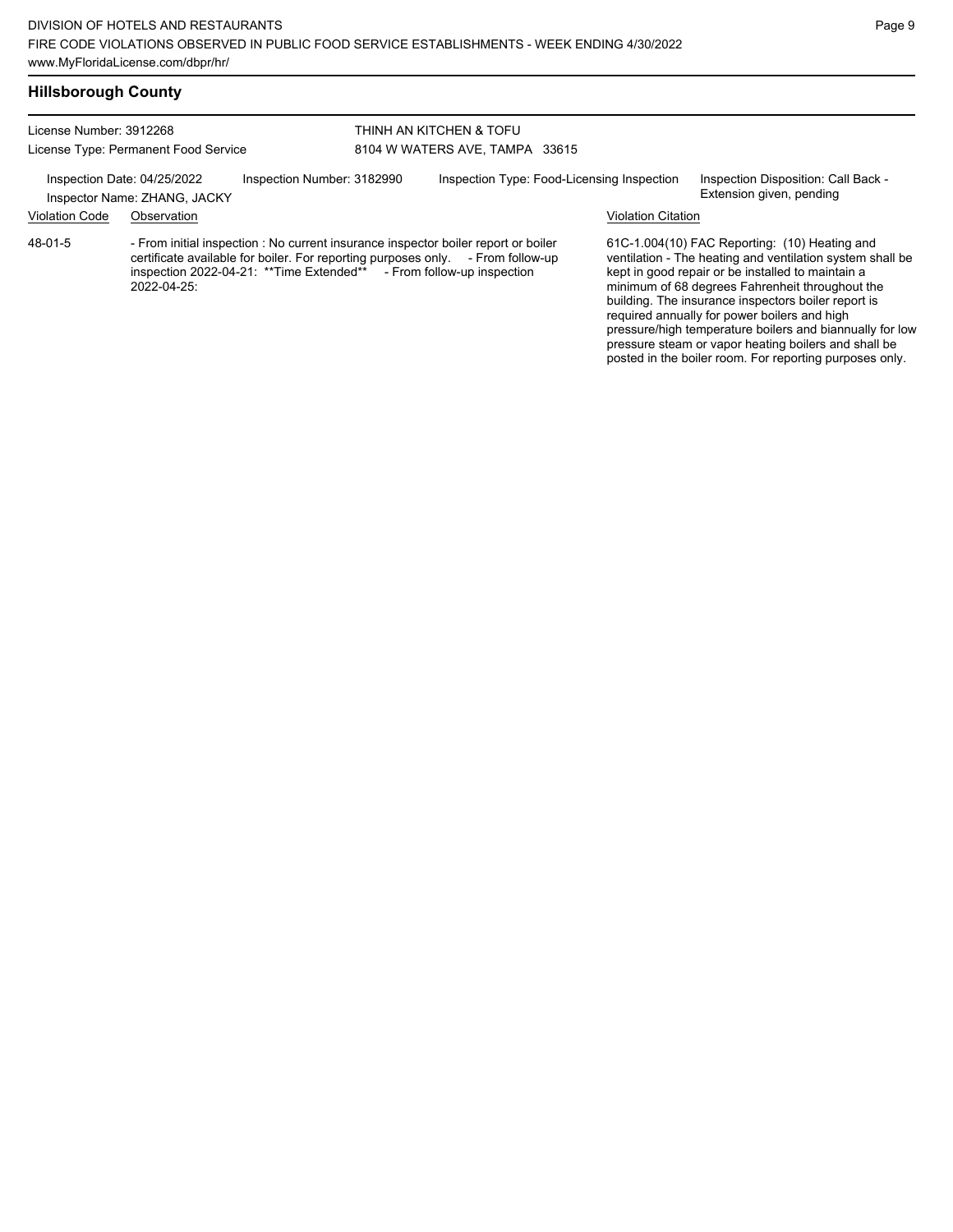posted in the boiler room. For reporting purposes only.

| <b>Lee County</b>       |                                                                |                            |                                                                                          |                           |                                                                                                                                                                                                                                                                                                                                                                                                                                               |
|-------------------------|----------------------------------------------------------------|----------------------------|------------------------------------------------------------------------------------------|---------------------------|-----------------------------------------------------------------------------------------------------------------------------------------------------------------------------------------------------------------------------------------------------------------------------------------------------------------------------------------------------------------------------------------------------------------------------------------------|
| License Number: 4600078 | License Type: Permanent Food Service                           |                            | GASPARILLA INN DINING ROOM<br>500 PALM AVE, BOCA GRANDE 339219999                        |                           |                                                                                                                                                                                                                                                                                                                                                                                                                                               |
|                         | Inspection Date: 04/30/2022<br>Inspector Name: SAYED, MOHAMMED | Inspection Number: 3176568 | Inspection Type: Routine - Food                                                          |                           | Inspection Disposition: Inspection<br>Completed - No Further Action                                                                                                                                                                                                                                                                                                                                                                           |
| <b>Violation Code</b>   | Observation                                                    |                            |                                                                                          | <b>Violation Citation</b> |                                                                                                                                                                                                                                                                                                                                                                                                                                               |
| 48-01-5                 | For reporting purposes only.                                   |                            | No current insurance inspector boiler report or boiler certificate available for boiler. |                           | 61C-1.004(10) FAC Reporting: (10) Heating and<br>ventilation - The heating and ventilation system shall be<br>kept in good repair or be installed to maintain a<br>minimum of 68 degrees Fahrenheit throughout the<br>building. The insurance inspectors boiler report is<br>required annually for power boilers and high<br>pressure/high temperature boilers and biannually for low<br>pressure steam or vapor heating boilers and shall be |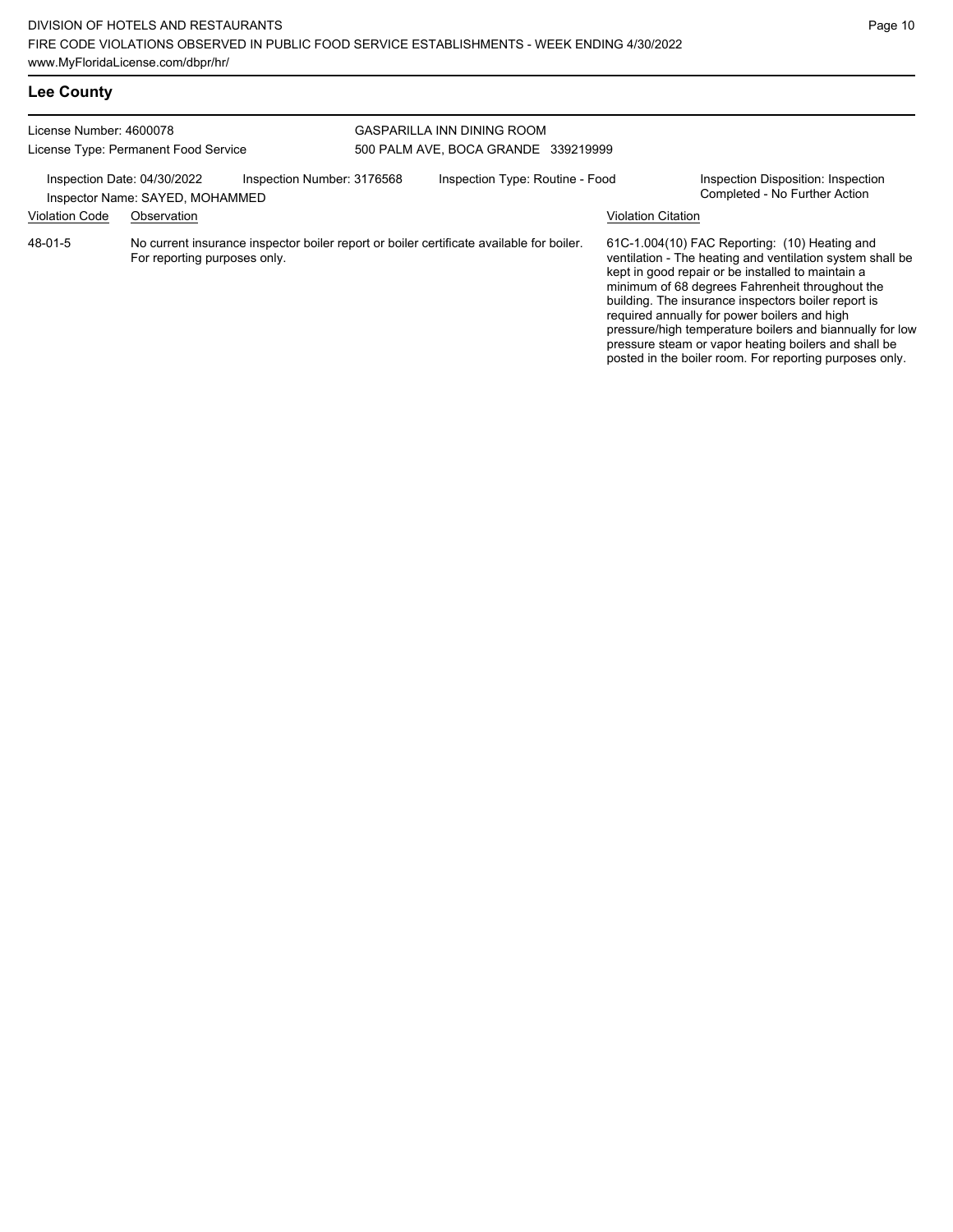## **Leon County**

| License Number: 4703448 | License Type: Permanent Food Service                                                        |                            | PANDA EXPRESS #2029 | 2247 CAPITAL CIR NE, TALLAHASSEE 32308                                                                                                                                   |                           |                                                                                                                                                                                                                                                                                                                                                                  |
|-------------------------|---------------------------------------------------------------------------------------------|----------------------------|---------------------|--------------------------------------------------------------------------------------------------------------------------------------------------------------------------|---------------------------|------------------------------------------------------------------------------------------------------------------------------------------------------------------------------------------------------------------------------------------------------------------------------------------------------------------------------------------------------------------|
|                         |                                                                                             |                            |                     |                                                                                                                                                                          |                           |                                                                                                                                                                                                                                                                                                                                                                  |
|                         | Inspection Date: 04/27/2022<br>Inspector Name: DAVILA, NELSON                               | Inspection Number: 3147526 |                     | Inspection Type: Routine - Food                                                                                                                                          |                           | Inspection Disposition: Inspection<br>Completed - No Further Action                                                                                                                                                                                                                                                                                              |
| <b>Violation Code</b>   | Observation                                                                                 |                            |                     |                                                                                                                                                                          | <b>Violation Citation</b> |                                                                                                                                                                                                                                                                                                                                                                  |
| 45-05-4                 | purposes only.<br>Observed the manager remove the fire extinguisher from the floor. **Corre |                            |                     | Portable fire extinguisher missing from its designated location. For reporting<br>Observed a fire extinguisher on the floor in the back of the kitchen by the exit door. |                           | 509.032(2)(d) FS Reporting: (d) The division, or its<br>agent, shall notify the local firesafety authority or the<br>State Fire Marshal of any readily observable violation of<br>a rule adopted under chapter 633 which relates to public<br>lodging establishments or public food establishments,<br>and the identification of such violation does not require |

any firesafety inspection certification. For reporting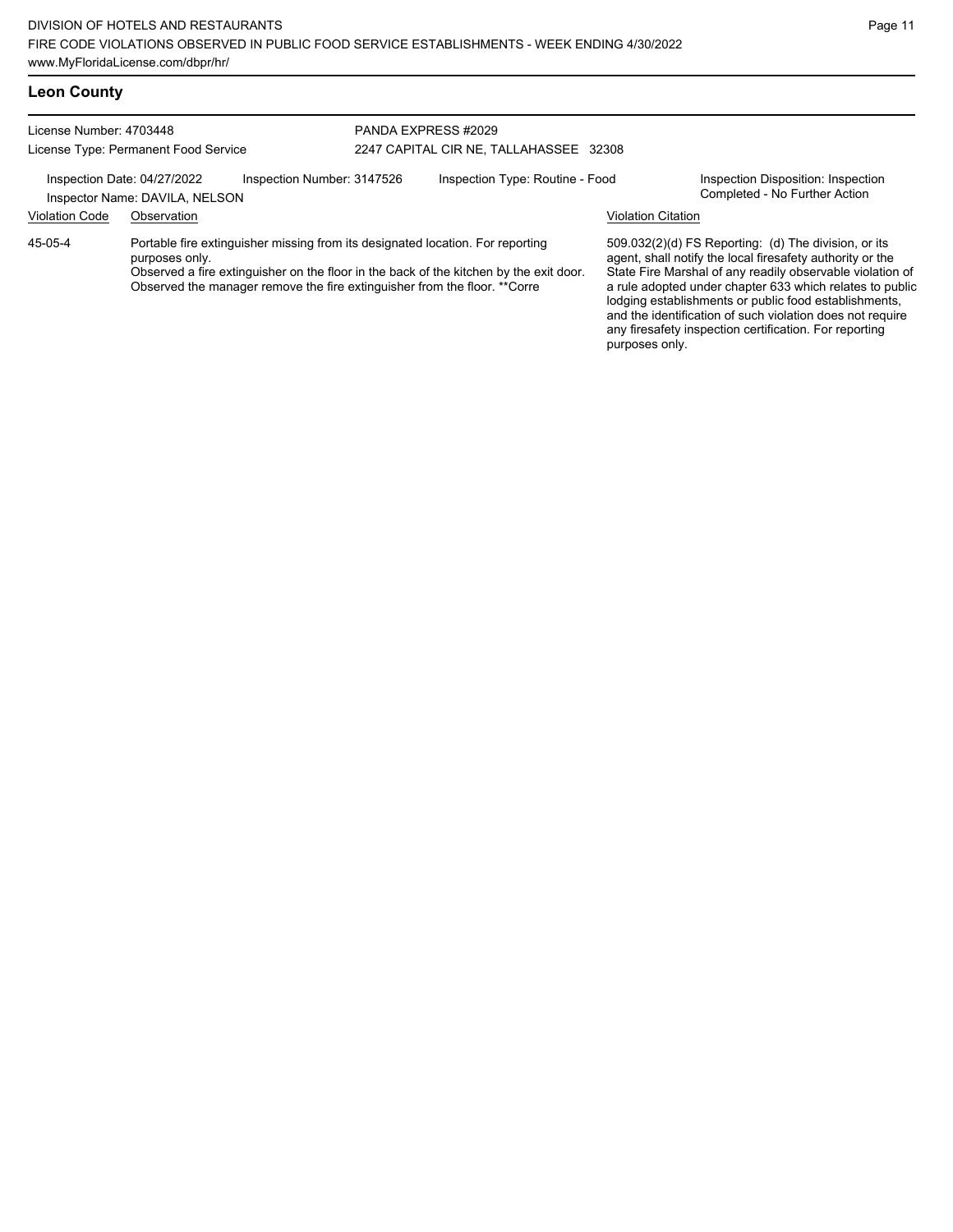| <b>Manatee County</b>                                                                        |                                                                                                                                                                                                                                                                         |                    |                                                  |                           |                                                                                                                                                                                                                                                                                                                                                                                                                            |
|----------------------------------------------------------------------------------------------|-------------------------------------------------------------------------------------------------------------------------------------------------------------------------------------------------------------------------------------------------------------------------|--------------------|--------------------------------------------------|---------------------------|----------------------------------------------------------------------------------------------------------------------------------------------------------------------------------------------------------------------------------------------------------------------------------------------------------------------------------------------------------------------------------------------------------------------------|
| License Number: 5105819                                                                      | License Type: Permanent Food Service                                                                                                                                                                                                                                    | PANERA BREAD #6119 | 6351 MANATEE AVENUE W, BRADENTON 34209           |                           |                                                                                                                                                                                                                                                                                                                                                                                                                            |
| Inspection Date: 04/27/2022<br>Inspection Number: 3186818<br>Inspector Name: MCKEON, MICHAEL |                                                                                                                                                                                                                                                                         |                    | Inspection Type: Complaint Full                  |                           | Inspection Disposition: Inspection<br>Completed - No Further Action                                                                                                                                                                                                                                                                                                                                                        |
| <b>Violation Code</b>                                                                        | Observation                                                                                                                                                                                                                                                             |                    |                                                  | <b>Violation Citation</b> |                                                                                                                                                                                                                                                                                                                                                                                                                            |
| 46-01-4                                                                                      | Marked exit/path to marked exit blocked. For reporting purposes only.<br>Back exit door off the kitchen blocked by the trash cart.<br>Manager removed the cart. ** Corrected On-Site**                                                                                  |                    |                                                  | purposes only.            | 509.032(2)(d) FS Reporting: (d) The division, or its<br>agent, shall notify the local firesafety authority or the<br>State Fire Marshal of any readily observable violation of<br>a rule adopted under chapter 633 which relates to public<br>lodging establishments or public food establishments,<br>and the identification of such violation does not require<br>any firesafety inspection certification. For reporting |
| License Number: 5105854                                                                      |                                                                                                                                                                                                                                                                         |                    | SOLORZANOS PIZZERIA LBK                          |                           |                                                                                                                                                                                                                                                                                                                                                                                                                            |
|                                                                                              | License Type: Permanent Food Service                                                                                                                                                                                                                                    |                    | 5610 GULF OF MEXICO DR STE 4, LONGBOAT KEY 34228 |                           |                                                                                                                                                                                                                                                                                                                                                                                                                            |
|                                                                                              | Inspection Number: 3178199<br>Inspection Date: 04/25/2022<br>Inspector Name: MCKEON, MICHAEL                                                                                                                                                                            |                    | Inspection Type: Routine - Food                  |                           | Inspection Disposition: Warning<br>Issued                                                                                                                                                                                                                                                                                                                                                                                  |
| <b>Violation Code</b><br>Observation                                                         |                                                                                                                                                                                                                                                                         |                    | <b>Violation Citation</b>                        |                           |                                                                                                                                                                                                                                                                                                                                                                                                                            |
| 45-04-4                                                                                      | Use of cooking equipment producing grease laden vapors/smoke with no hood<br>suppression system installed. Notified Fire AHJ. For reporting purposes only.<br>Above the small fryer in the back kitchen area.<br>As a repeat violation the importance of following prop |                    |                                                  |                           | 509.032(2)(d) FS Reporting: (d) The division, or its<br>agent, shall notify the local firesafety authority or the<br>State Fire Marshal of any readily observable violation of<br>a rule adopted under chapter 633 which relates to public<br>lodging establishments or public food establishments,                                                                                                                        |

and the identification of such violation does not require any firesafety inspection certification. For reporting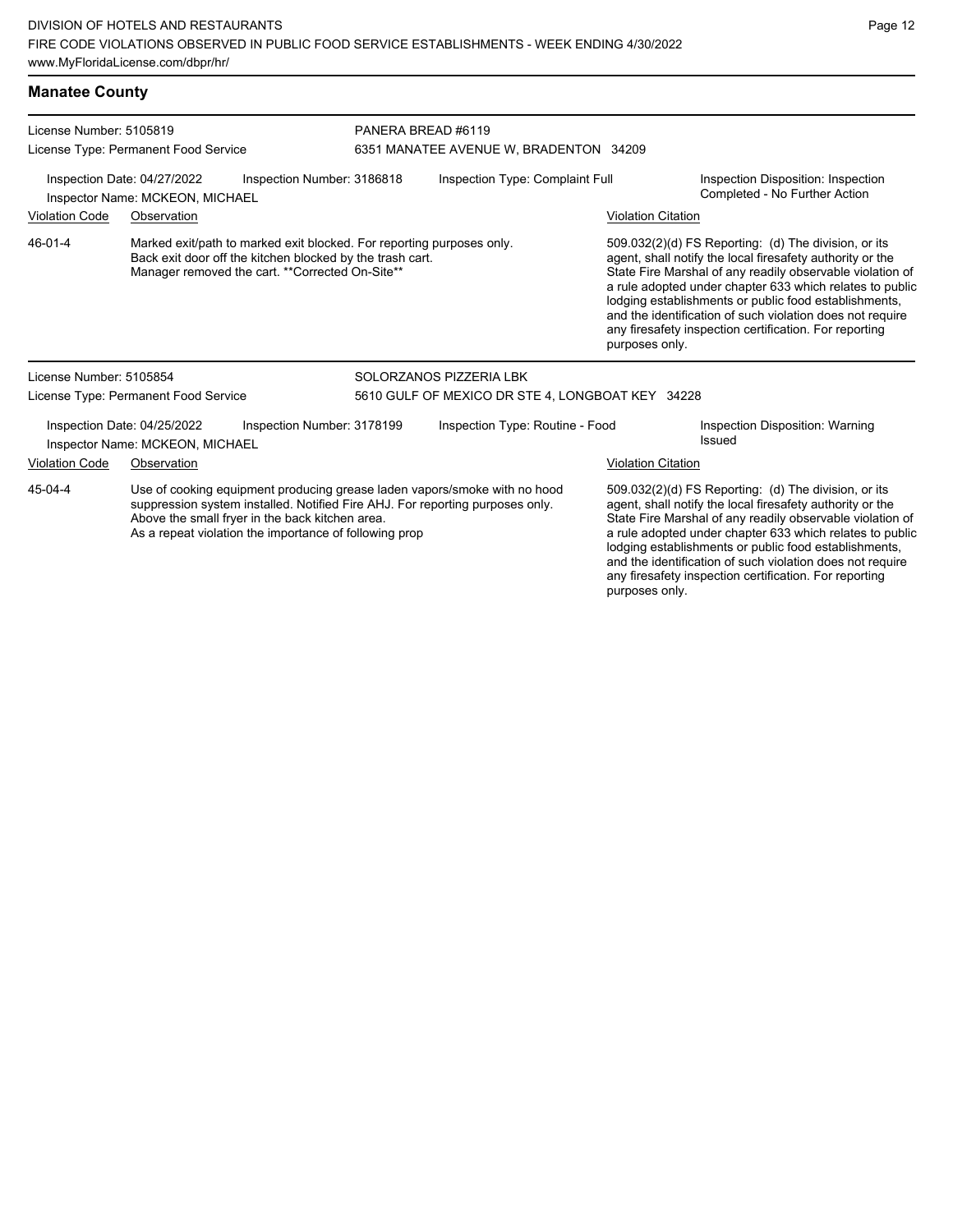# **Monroe County**

| License Number: 5428164     | License Type: Permanent Food Service                            | MEAT EATERY AND TAPROOM<br>88005 OVERSEAS HWY #15. ISLAMORADA 33036                 |                                                                                                                                                                                                                                                                                                                                                                                                                                              |  |  |
|-----------------------------|-----------------------------------------------------------------|-------------------------------------------------------------------------------------|----------------------------------------------------------------------------------------------------------------------------------------------------------------------------------------------------------------------------------------------------------------------------------------------------------------------------------------------------------------------------------------------------------------------------------------------|--|--|
| Inspection Date: 04/28/2022 | Inspection Number: 3162411<br>Inspector Name: WHITEHURST, SCOTT | Inspection Type: Routine - Food                                                     | Inspection Disposition: Inspection<br>Completed - No Further Action                                                                                                                                                                                                                                                                                                                                                                          |  |  |
| <b>Violation Code</b>       | Observation                                                     |                                                                                     | <b>Violation Citation</b>                                                                                                                                                                                                                                                                                                                                                                                                                    |  |  |
| 48-04-4                     | of the building. For reporting purposes only.                   | Propane tank (larger than 2.7 lb. water capacity/1 lb. gas capacity) located inside | 509.032(2)(d) FS Reporting: (d) The division, or its<br>agent, shall notify the local firesafety authority or the<br>State Fire Marshal of any readily observable violation of<br>a rule adopted under chapter 633 which relates to public<br>lodging establishments or public food establishments,<br>and the identification of such violation does not require<br>any firesafety inspection certification. For reporting<br>purposes only. |  |  |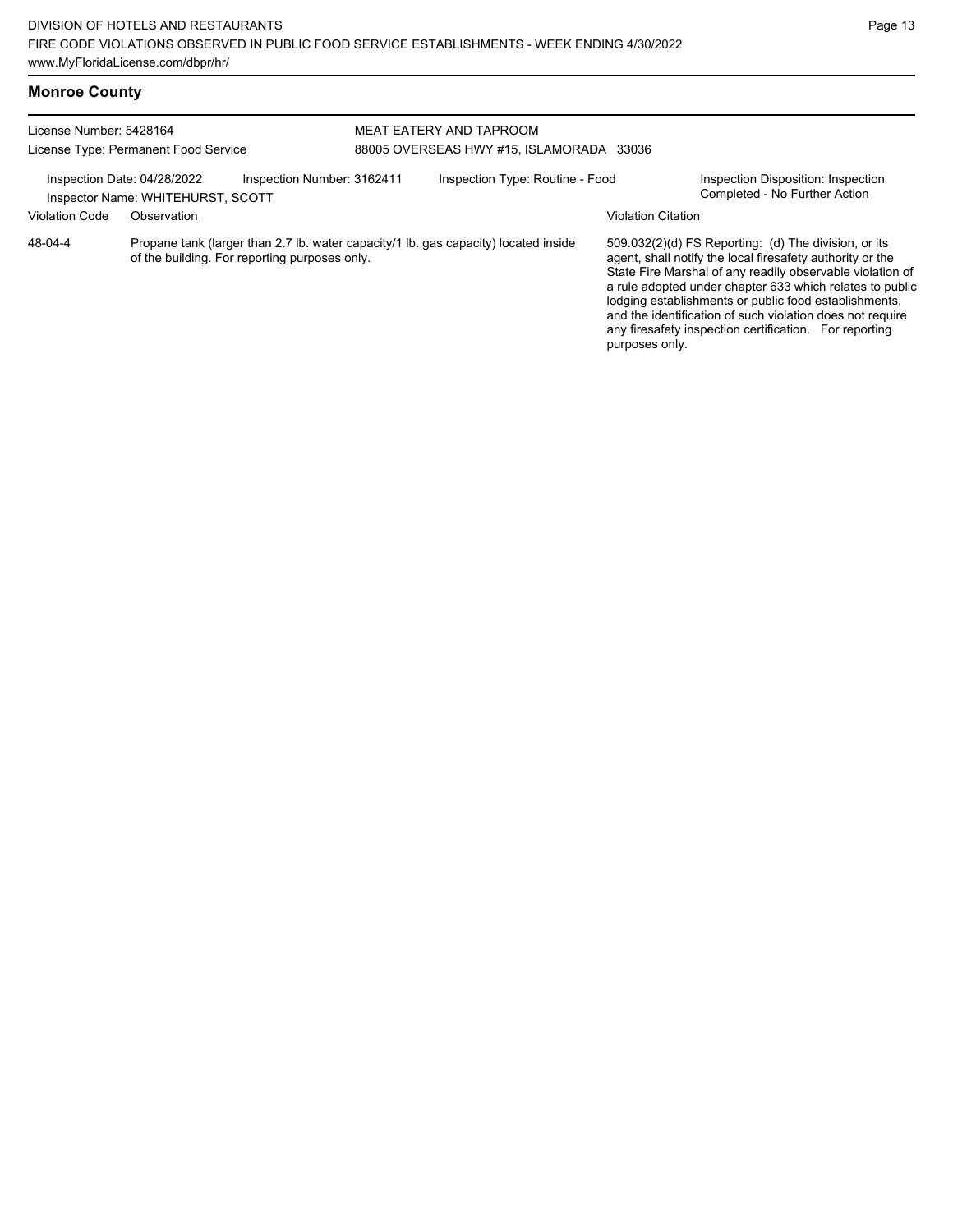**Orange County** License Number: 5814537 License Type: Permanent Food Service DAJEN EATS LLC 323 E KENNEDY BLVD UNIT F, EATONVILLE 32751 Inspection Date: 04/26/2022 Inspection Number: 3174067 Inspection Type: Routine - Food Inspection Disposition: Warning Issued Inspector Name: HICKS, GEORGE RANDY Violation Code Observation Violation Citation Use of cooking equipment producing grease laden vapors/smoke with no hood suppression system installed. Notified Fire AHJ. For reporting purposes only. Table top fryer and flat top grill no hood. 509.032(2)(d) FS Reporting: (d) The division, or its agent, shall notify the local firesafety authority or the State Fire Marshal of any readily observable violation of a rule adopted under chapter 633 which relates to public lodging establishments or public food establishments, and the identification of such violation does not require any firesafety inspection certification. For reporting purposes only. 45-04-4 License Number: 5810961 License Type: Permanent Food Service NEW YORK DELI 2301 MAITLAND CENTER PKWY STE 124, MAITLAND 32751 Inspection Date: 04/27/2022 Inspection Number: 3176557 Inspection Type: Routine - Food Inspection Disposition: Inspection Inspector Name: HICKS, GEORGE RANDY **And Action** Inspector Name: HICKS, GEORGE RANDY Violation Code Observation **Violation Citation** Violation Citation Citation Use of cooking equipment producing grease laden vapors/smoke with no hood suppression system installed. Notified Fire AHJ. For reporting purposes only. Tabletop griddle in use, cooking eggs 509.032(2)(d) FS Reporting: (d) The division, or its agent, shall notify the local firesafety authority or the State Fire Marshal of any readily observable violation of a rule adopted under chapter 633 which relates to public lodging establishments or public food establishments, and the identification of such violation does not require any firesafety inspection certification. For reporting purposes only. 45-04-4 License Number: 5813399 License Type: Permanent Food Service MAITI AND CAFE 500 WINDERLEY PL, SUITE 109, MAITLAND 32751 Inspection Date: 04/27/2022 Inspection Number: 3173867 Inspection Type: Routine - Food Inspection Disposition: Inspection<br>Inspector Name: HICKS, GEORGE RANDY Inspector Name: HICKS, GEORGE RANDY Violation Code Observation Violation Citation Use of cooking equipment producing grease laden vapors/smoke with no hood suppression system installed. Notified Fire AHJ. For reporting purposes only. Tabletop flattop grill and household stove, no overhead exhaust. Cooked eggs on stove.. Operator sta 509.032(2)(d) FS Reporting: (d) The division, or its agent, shall notify the local firesafety authority or the State Fire Marshal of any readily observable violation of a rule adopted under chapter 633 which relates to public lodging establishments or public food establishments, and the identification of such violation does not require any firesafety inspection certification. For reporting purposes only. 45-04-4 License Number: 5800003 License Type: Permanent Food Service DQ GRILL AND CHILL 3728 CURRY FORD ROAD, ORLANDO 32806 Inspection Date: 04/25/2022 Inspection Number: 3182643 Inspection Type: Routine - Food Inspection Disposition: Inspection<br>Inspector Name: PLEICONES KIM Inspector Name: PLEICONES, KIM Violation Code Observation Violation Citation Exit door locked. For reporting purposes only. Side door from dining room marked as an exit locked while facility is open and operating. Owner unlocked door \*\*Corrected On-Site\*\* \*\*Repeat Violation\*\* 509.032(2)(d) FS Reporting: (d) The division, or its agent, shall notify the local firesafety authority or the State Fire Marshal of any readily observable violation of a rule adopted under chapter 633 which relates to public 46-04-4

lodging establishments or public food establishments, and the identification of such violation does not require any firesafety inspection certification. For reporting purposes only.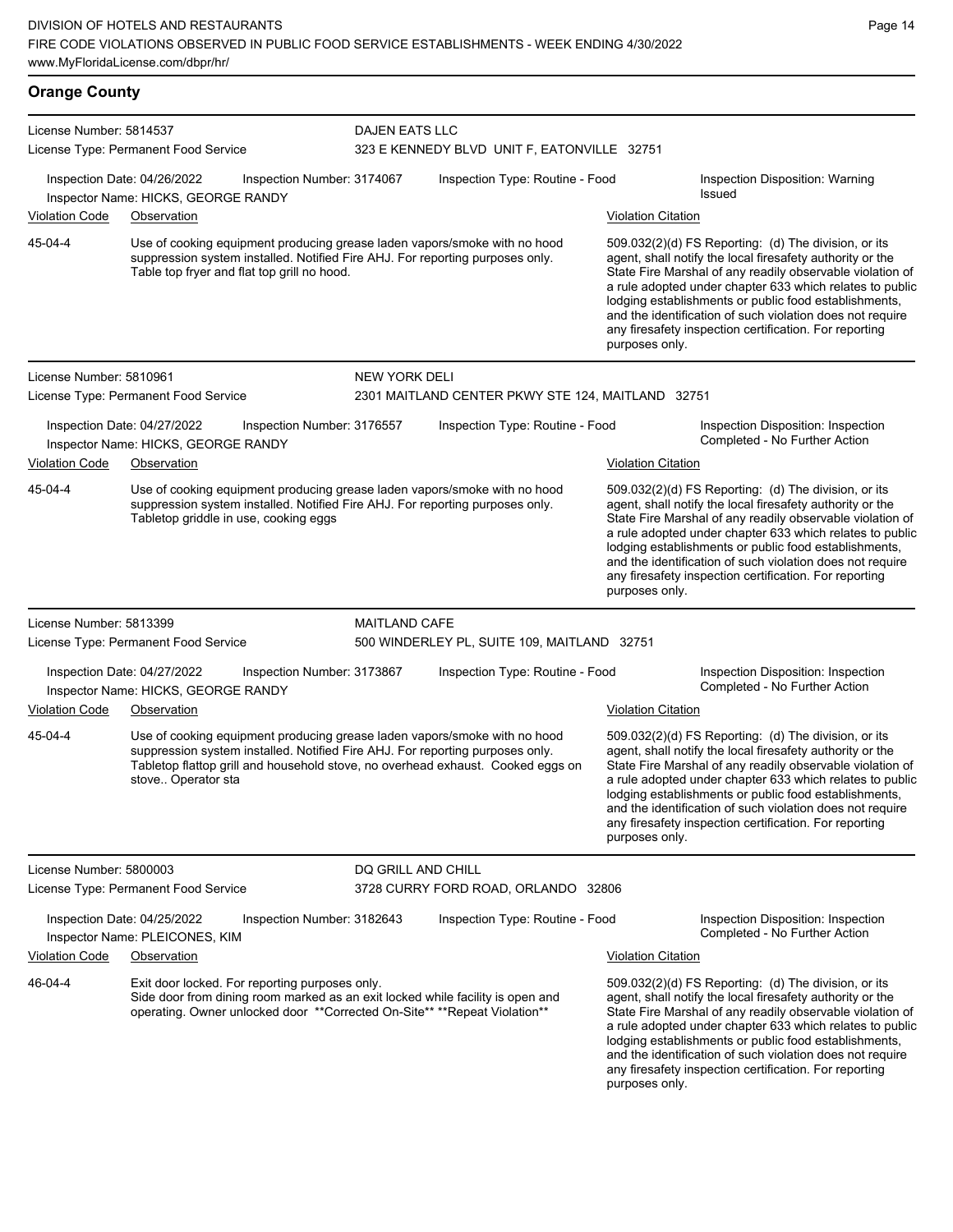| <b>Orange County</b>                                            |                                                                                                                                                                         |                            |                                                                                          |                                                                                                                                                                                                                                                                                                                                                                                                                                              |                                                                                                                                                                                                                    |  |  |
|-----------------------------------------------------------------|-------------------------------------------------------------------------------------------------------------------------------------------------------------------------|----------------------------|------------------------------------------------------------------------------------------|----------------------------------------------------------------------------------------------------------------------------------------------------------------------------------------------------------------------------------------------------------------------------------------------------------------------------------------------------------------------------------------------------------------------------------------------|--------------------------------------------------------------------------------------------------------------------------------------------------------------------------------------------------------------------|--|--|
| License Number: 5815358                                         |                                                                                                                                                                         |                            | <b>GATLIN HALL BREWING</b>                                                               |                                                                                                                                                                                                                                                                                                                                                                                                                                              |                                                                                                                                                                                                                    |  |  |
|                                                                 | License Type: Permanent Food Service                                                                                                                                    |                            | 4721 S. ORANGE AVE, ORLANDO 32806                                                        |                                                                                                                                                                                                                                                                                                                                                                                                                                              |                                                                                                                                                                                                                    |  |  |
|                                                                 | Inspection Date: 04/29/2022<br>Inspector Name: PLEICONES, KIM                                                                                                           | Inspection Number: 3153691 | Inspection Type: Routine - Food                                                          |                                                                                                                                                                                                                                                                                                                                                                                                                                              | Inspection Disposition: Warning<br><b>Issued</b>                                                                                                                                                                   |  |  |
| <b>Violation Code</b>                                           | Observation                                                                                                                                                             |                            |                                                                                          | <b>Violation Citation</b>                                                                                                                                                                                                                                                                                                                                                                                                                    |                                                                                                                                                                                                                    |  |  |
| 48-04-4                                                         | of the building. For reporting purposes only.<br>2 Tanks in new prep area                                                                                               |                            | Propane tank (larger than 2.7 lb. water capacity/1 lb. gas capacity) located inside      | 509.032(2)(d) FS Reporting: (d) The division, or its<br>agent, shall notify the local firesafety authority or the<br>State Fire Marshal of any readily observable violation of<br>a rule adopted under chapter 633 which relates to public<br>lodging establishments or public food establishments,<br>and the identification of such violation does not require<br>any firesafety inspection certification. For reporting<br>purposes only. |                                                                                                                                                                                                                    |  |  |
| License Number: 5815060                                         |                                                                                                                                                                         | <b>MOOYAH</b>              |                                                                                          |                                                                                                                                                                                                                                                                                                                                                                                                                                              |                                                                                                                                                                                                                    |  |  |
|                                                                 | License Type: Permanent Food Service                                                                                                                                    |                            | 8050 INTERNATIONAL DR, ORLANDO 32819                                                     |                                                                                                                                                                                                                                                                                                                                                                                                                                              |                                                                                                                                                                                                                    |  |  |
| Inspection Date: 04/29/2022<br>Inspector Name: KOSTELNY, ROGER  |                                                                                                                                                                         | Inspection Number: 3162662 | Inspection Type: Routine - Food                                                          |                                                                                                                                                                                                                                                                                                                                                                                                                                              | Inspection Disposition: Inspection<br>Completed - No Further Action                                                                                                                                                |  |  |
| <b>Violation Code</b><br>Observation                            |                                                                                                                                                                         |                            |                                                                                          | <b>Violation Citation</b>                                                                                                                                                                                                                                                                                                                                                                                                                    |                                                                                                                                                                                                                    |  |  |
| 45-05-4                                                         | Portable fire extinguisher missing from its designated location. For reporting<br>purposes only.<br>On floor across from three compartment sink. ** Corrected On-Site** |                            |                                                                                          | 509.032(2)(d) FS Reporting: (d) The division, or its<br>agent, shall notify the local firesafety authority or the<br>State Fire Marshal of any readily observable violation of<br>a rule adopted under chapter 633 which relates to public<br>lodging establishments or public food establishments,<br>and the identification of such violation does not require<br>any firesafety inspection certification. For reporting<br>purposes only. |                                                                                                                                                                                                                    |  |  |
| License Number: 5806324<br>License Type: Permanent Food Service |                                                                                                                                                                         |                            | EMBASSY SUITES RESORT - LAKE BUENA VISTA<br>8100 LAKE ST, ORLANDO 32836-6401             |                                                                                                                                                                                                                                                                                                                                                                                                                                              |                                                                                                                                                                                                                    |  |  |
| Inspection Date: 04/29/2022<br>Inspector Name: LUI, SUK HAN     |                                                                                                                                                                         | Inspection Number: 3142846 | Inspection Type: Routine - Food                                                          |                                                                                                                                                                                                                                                                                                                                                                                                                                              | Inspection Disposition: Inspection<br>Completed - No Further Action                                                                                                                                                |  |  |
| <b>Violation Code</b>                                           | Observation                                                                                                                                                             |                            |                                                                                          | <b>Violation Citation</b>                                                                                                                                                                                                                                                                                                                                                                                                                    |                                                                                                                                                                                                                    |  |  |
| 48-01-5                                                         | For reporting purposes only /all three boiler certificates expired 2/4/2022.                                                                                            |                            | No current insurance inspector boiler report or boiler certificate available for boiler. |                                                                                                                                                                                                                                                                                                                                                                                                                                              | 61C-1.004(10) FAC Reporting: (10) Heating and<br>ventilation - The heating and ventilation system shall be<br>kept in good repair or be installed to maintain a<br>minimum of 68 degrees Fahrenheit throughout the |  |  |

building. The insurance inspectors boiler report is required annually for power boilers and high

pressure/high temperature boilers and biannually for low pressure steam or vapor heating boilers and shall be posted in the boiler room. For reporting purposes only.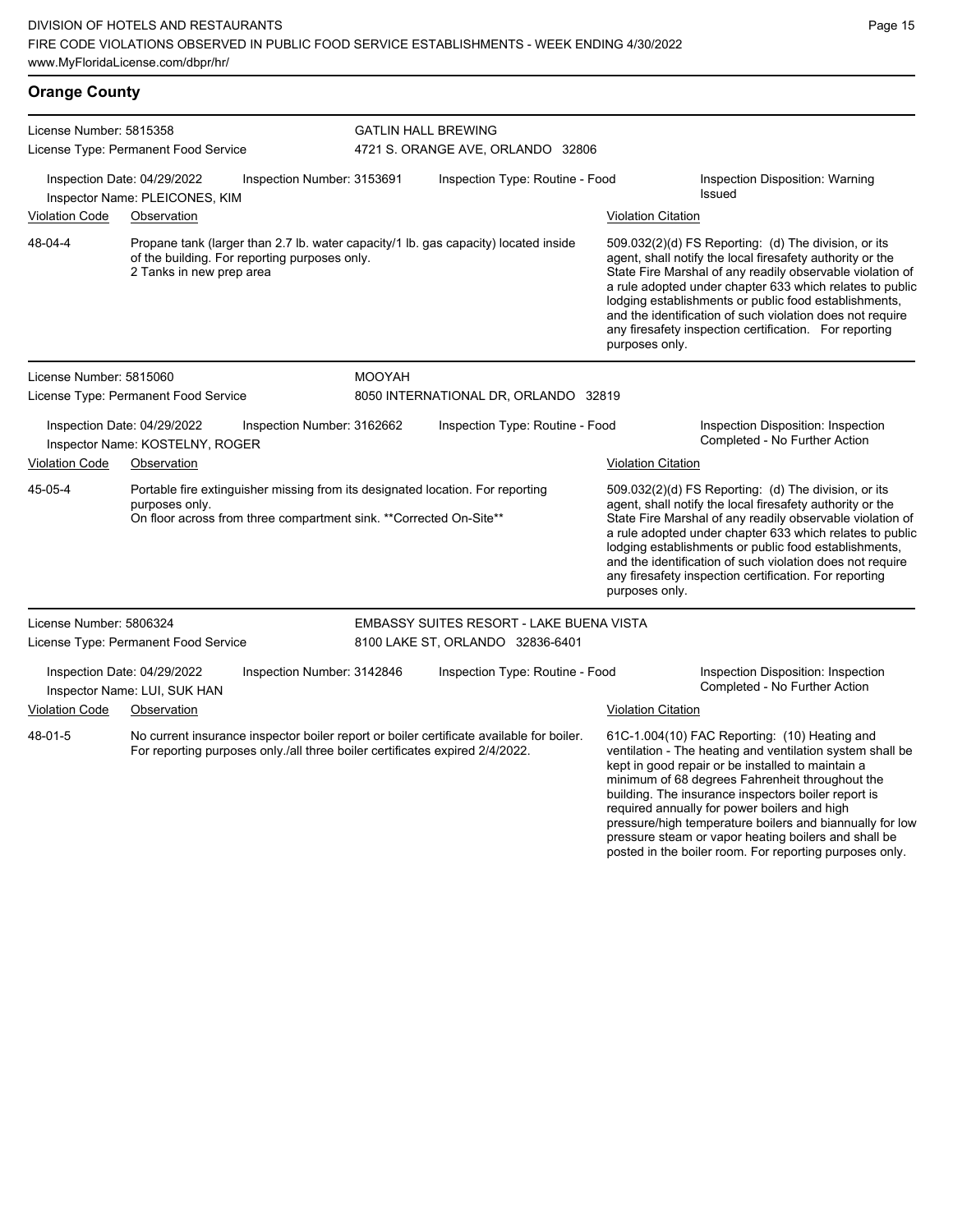| License Number: 5911392<br>License Type: Permanent Food Service                           |             |                                          | PIENEZZA PIZZA | 3236 N JOHN YOUNG PKWY, KISSIMMEE 34741                                         |                                                                     |                                                                                                                                                                                                                                                                                                                                                                                                                            |
|-------------------------------------------------------------------------------------------|-------------|------------------------------------------|----------------|---------------------------------------------------------------------------------|---------------------------------------------------------------------|----------------------------------------------------------------------------------------------------------------------------------------------------------------------------------------------------------------------------------------------------------------------------------------------------------------------------------------------------------------------------------------------------------------------------|
| Inspection Number: 3143264<br>Inspection Date: 04/28/2022<br>Inspector Name: LORENZO, ANA |             |                                          |                | Inspection Type: Routine - Food                                                 | Inspection Disposition: Inspection<br>Completed - No Further Action |                                                                                                                                                                                                                                                                                                                                                                                                                            |
| <b>Violation Code</b>                                                                     | Observation |                                          |                |                                                                                 | <b>Violation Citation</b>                                           |                                                                                                                                                                                                                                                                                                                                                                                                                            |
| 46-01-4                                                                                   |             | speed cart with slicer, other containers |                | Marked exit/path to marked exit blocked. For reporting purposes only./ observed | purposes only.                                                      | 509.032(2)(d) FS Reporting: (d) The division, or its<br>agent, shall notify the local firesafety authority or the<br>State Fire Marshal of any readily observable violation of<br>a rule adopted under chapter 633 which relates to public<br>lodging establishments or public food establishments,<br>and the identification of such violation does not require<br>any firesafety inspection certification. For reporting |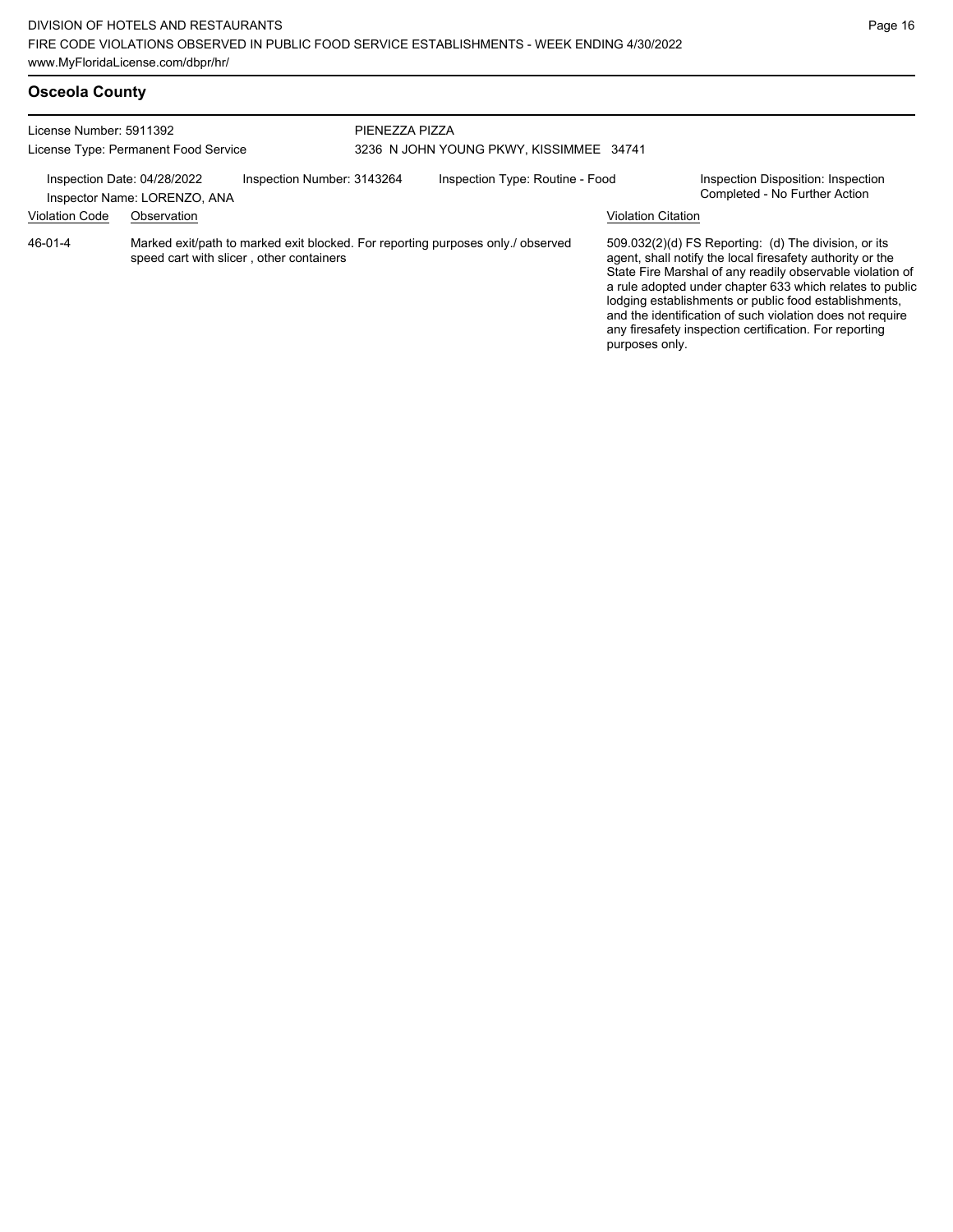## **Pinellas County**

| License Number: 6217283                                                                         | License Type: Permanent Food Service                                                                                                                                                                 |                            | <b>TONY'S PIZZA</b><br>533 CENTRAL AVE, SAINT PETERSBURG 33701                      |                           |                                                                                                                                                                                                                                                                                                                                                                                                                                                                                                          |  |  |  |
|-------------------------------------------------------------------------------------------------|------------------------------------------------------------------------------------------------------------------------------------------------------------------------------------------------------|----------------------------|-------------------------------------------------------------------------------------|---------------------------|----------------------------------------------------------------------------------------------------------------------------------------------------------------------------------------------------------------------------------------------------------------------------------------------------------------------------------------------------------------------------------------------------------------------------------------------------------------------------------------------------------|--|--|--|
|                                                                                                 | Inspection Date: 04/25/2022                                                                                                                                                                          | Inspection Number: 3158052 | Inspection Type: Routine - Food                                                     |                           | Inspection Disposition: Inspection<br>Completed - No Further Action                                                                                                                                                                                                                                                                                                                                                                                                                                      |  |  |  |
| <b>Violation Code</b>                                                                           | Inspector Name: MURPHY, JAMES<br>Observation                                                                                                                                                         |                            |                                                                                     | <b>Violation Citation</b> |                                                                                                                                                                                                                                                                                                                                                                                                                                                                                                          |  |  |  |
| 48-04-4<br>of the building. For reporting purposes only.<br>In office in rear of establishment. |                                                                                                                                                                                                      |                            | Propane tank (larger than 2.7 lb. water capacity/1 lb. gas capacity) located inside |                           | 509.032(2)(d) FS Reporting: (d) The division, or its<br>agent, shall notify the local firesafety authority or the<br>State Fire Marshal of any readily observable violation of<br>a rule adopted under chapter 633 which relates to public<br>lodging establishments or public food establishments,<br>and the identification of such violation does not require<br>any firesafety inspection certification. For reporting<br>purposes only.                                                             |  |  |  |
| License Number: 6217503                                                                         |                                                                                                                                                                                                      |                            | DUNKIN DONUTS/BASKIN ROBBINS                                                        |                           |                                                                                                                                                                                                                                                                                                                                                                                                                                                                                                          |  |  |  |
|                                                                                                 | License Type: Permanent Food Service                                                                                                                                                                 |                            | 1525 4 ST SOUTH, ST. PETERSBURG 33701                                               |                           |                                                                                                                                                                                                                                                                                                                                                                                                                                                                                                          |  |  |  |
|                                                                                                 | Inspection Date: 04/27/2022<br>Inspector Name: MURPHY, JAMES                                                                                                                                         | Inspection Number: 3102678 | Inspection Type: Routine - Food                                                     |                           | Inspection Disposition: Warning<br><b>Issued</b>                                                                                                                                                                                                                                                                                                                                                                                                                                                         |  |  |  |
| <b>Violation Code</b>                                                                           | Observation                                                                                                                                                                                          |                            |                                                                                     | <b>Violation Citation</b> |                                                                                                                                                                                                                                                                                                                                                                                                                                                                                                          |  |  |  |
| 46-01-4                                                                                         | Marked exit/path to marked exit blocked. For reporting purposes only.<br>Bread racks blocking rear exit to dumpster area.                                                                            |                            |                                                                                     | purposes only.            | 509.032(2)(d) FS Reporting: (d) The division, or its<br>agent, shall notify the local firesafety authority or the<br>State Fire Marshal of any readily observable violation of<br>a rule adopted under chapter 633 which relates to public<br>lodging establishments or public food establishments,<br>and the identification of such violation does not require<br>any firesafety inspection certification. For reporting                                                                               |  |  |  |
| License Number: 6217313                                                                         |                                                                                                                                                                                                      |                            | <b>BRGR KITCHEN &amp; BAR</b>                                                       |                           |                                                                                                                                                                                                                                                                                                                                                                                                                                                                                                          |  |  |  |
|                                                                                                 | License Type: Permanent Food Service                                                                                                                                                                 |                            | 10800 GULF BLVD, TREASURE ISLAND 33706                                              |                           |                                                                                                                                                                                                                                                                                                                                                                                                                                                                                                          |  |  |  |
| Inspection Date: 04/28/2022<br>Inspection Number: 3173037<br>Inspector Name: DAY-WALKER, LISA   |                                                                                                                                                                                                      |                            | Inspection Type: Routine - Food                                                     |                           | Inspection Disposition: Inspection<br>Completed - No Further Action                                                                                                                                                                                                                                                                                                                                                                                                                                      |  |  |  |
| <b>Violation Code</b>                                                                           | Observation                                                                                                                                                                                          |                            |                                                                                     | <b>Violation Citation</b> |                                                                                                                                                                                                                                                                                                                                                                                                                                                                                                          |  |  |  |
| 48-01-5                                                                                         | No current insurance inspector boiler report or boiler certificate available for boiler.<br>For reporting purposes only. 123734 2/27/22,124528 2/27/22, 124549 2/27/22,<br>124550 2/27/22,           |                            |                                                                                     |                           | 61C-1.004(10) FAC Reporting: (10) Heating and<br>ventilation - The heating and ventilation system shall be<br>kept in good repair or be installed to maintain a<br>minimum of 68 degrees Fahrenheit throughout the<br>building. The insurance inspectors boiler report is<br>required annually for power boilers and high<br>pressure/high temperature boilers and biannually for low<br>pressure steam or vapor heating boilers and shall be<br>posted in the boiler room. For reporting purposes only. |  |  |  |
| License Number: 6216541                                                                         |                                                                                                                                                                                                      |                            | MONKEY BAR OF CLEARWATER                                                            |                           |                                                                                                                                                                                                                                                                                                                                                                                                                                                                                                          |  |  |  |
|                                                                                                 | License Type: Permanent Food Service                                                                                                                                                                 |                            | 1681 GULF TO BAY BLVD, CLEARWATER 33755                                             |                           |                                                                                                                                                                                                                                                                                                                                                                                                                                                                                                          |  |  |  |
|                                                                                                 | Inspection Date: 04/25/2022<br>Inspector Name: GOLDMAN, BARRY                                                                                                                                        | Inspection Number: 3143521 | Inspection Type: Routine - Food                                                     |                           | Inspection Disposition: Inspection<br>Completed - No Further Action                                                                                                                                                                                                                                                                                                                                                                                                                                      |  |  |  |
| Violation Code                                                                                  | Observation                                                                                                                                                                                          |                            |                                                                                     | <b>Violation Citation</b> |                                                                                                                                                                                                                                                                                                                                                                                                                                                                                                          |  |  |  |
| 45-04-4                                                                                         | Use of cooking equipment producing grease laden vapors/smoke with no hood<br>suppression system installed. Notified Fire AHJ. For reporting purposes only.<br>Table top fryer not under hood system. |                            |                                                                                     | purposes only.            | 509.032(2)(d) FS Reporting: (d) The division, or its<br>agent, shall notify the local firesafety authority or the<br>State Fire Marshal of any readily observable violation of<br>a rule adopted under chapter 633 which relates to public<br>lodging establishments or public food establishments,<br>and the identification of such violation does not require<br>any firesafety inspection certification. For reporting                                                                               |  |  |  |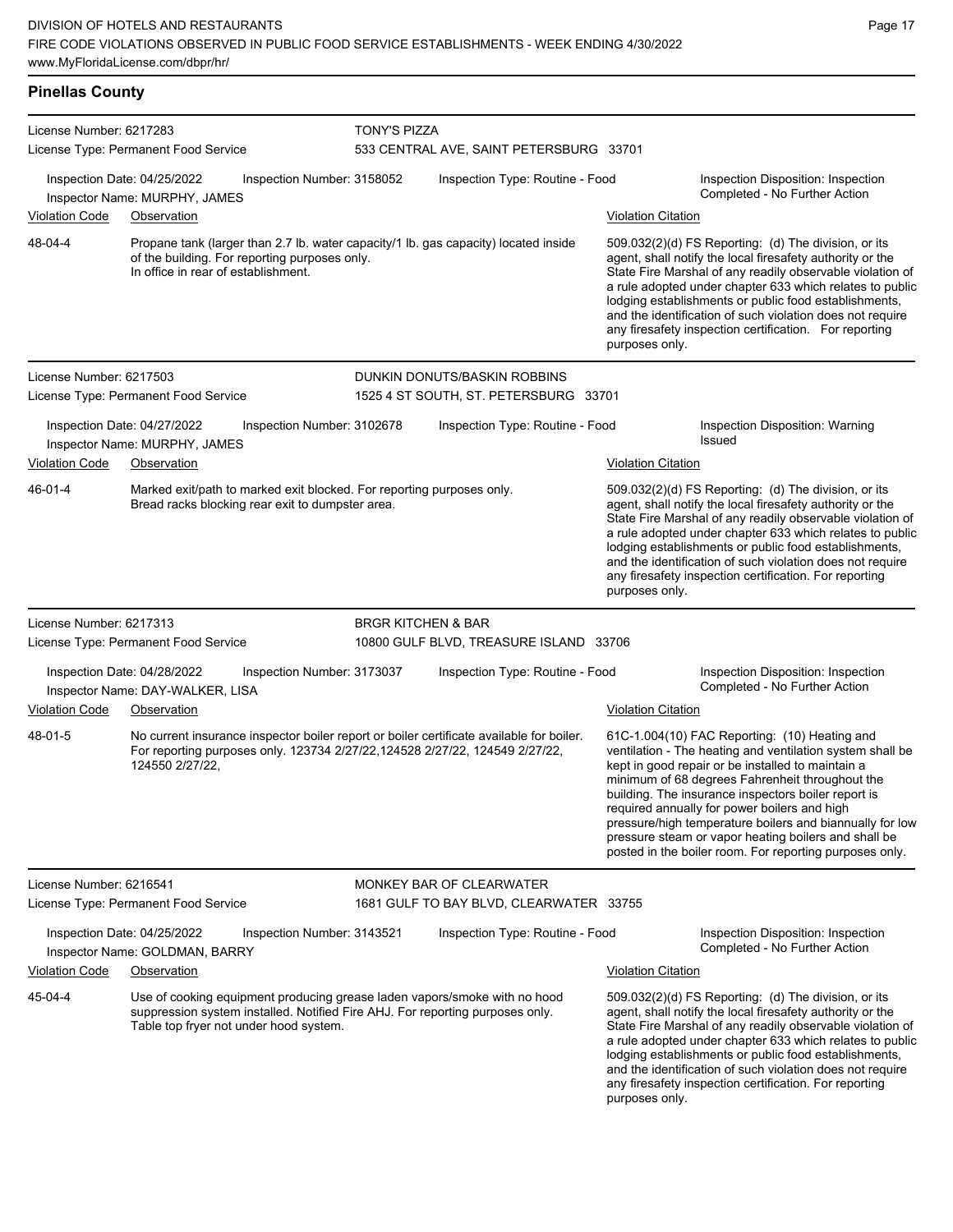| License Number: 6805362                                                                      |                                |                                                                                                                                  | LA MUCCA BALLERINA |                                                                                       |                           |                                                                                                                                                                                                                                                                                                                                                                                                                            |
|----------------------------------------------------------------------------------------------|--------------------------------|----------------------------------------------------------------------------------------------------------------------------------|--------------------|---------------------------------------------------------------------------------------|---------------------------|----------------------------------------------------------------------------------------------------------------------------------------------------------------------------------------------------------------------------------------------------------------------------------------------------------------------------------------------------------------------------------------------------------------------------|
| License Type: Permanent Food Service                                                         |                                | 1668 MAIN ST, SARASOTA 34236                                                                                                     |                    |                                                                                       |                           |                                                                                                                                                                                                                                                                                                                                                                                                                            |
| Inspection Number: 3173615<br>Inspection Date: 04/25/2022<br>Inspector Name: MCKEON, MICHAEL |                                | Inspection Type: Routine - Food                                                                                                  |                    | Inspection Disposition: Administrative<br>complaint recommended                       |                           |                                                                                                                                                                                                                                                                                                                                                                                                                            |
| <b>Violation Code</b>                                                                        | Observation                    |                                                                                                                                  |                    |                                                                                       | <b>Violation Citation</b> |                                                                                                                                                                                                                                                                                                                                                                                                                            |
| 47-03-4                                                                                      | Wires in the dry storage area. | Observed electrical wiring in disrepair. For reporting purposes only.<br>was reinforced with the employee. ** Repeat Violation** |                    | As a repeat violation the importance of following proper protocol with this violation |                           | 509.032(2)(d) FS Reporting: (d) The division, or its<br>agent, shall notify the local firesafety authority or the<br>State Fire Marshal of any readily observable violation of<br>a rule adopted under chapter 633 which relates to public<br>lodging establishments or public food establishments,<br>and the identification of such violation does not require<br>any firesafety inspection certification. For reporting |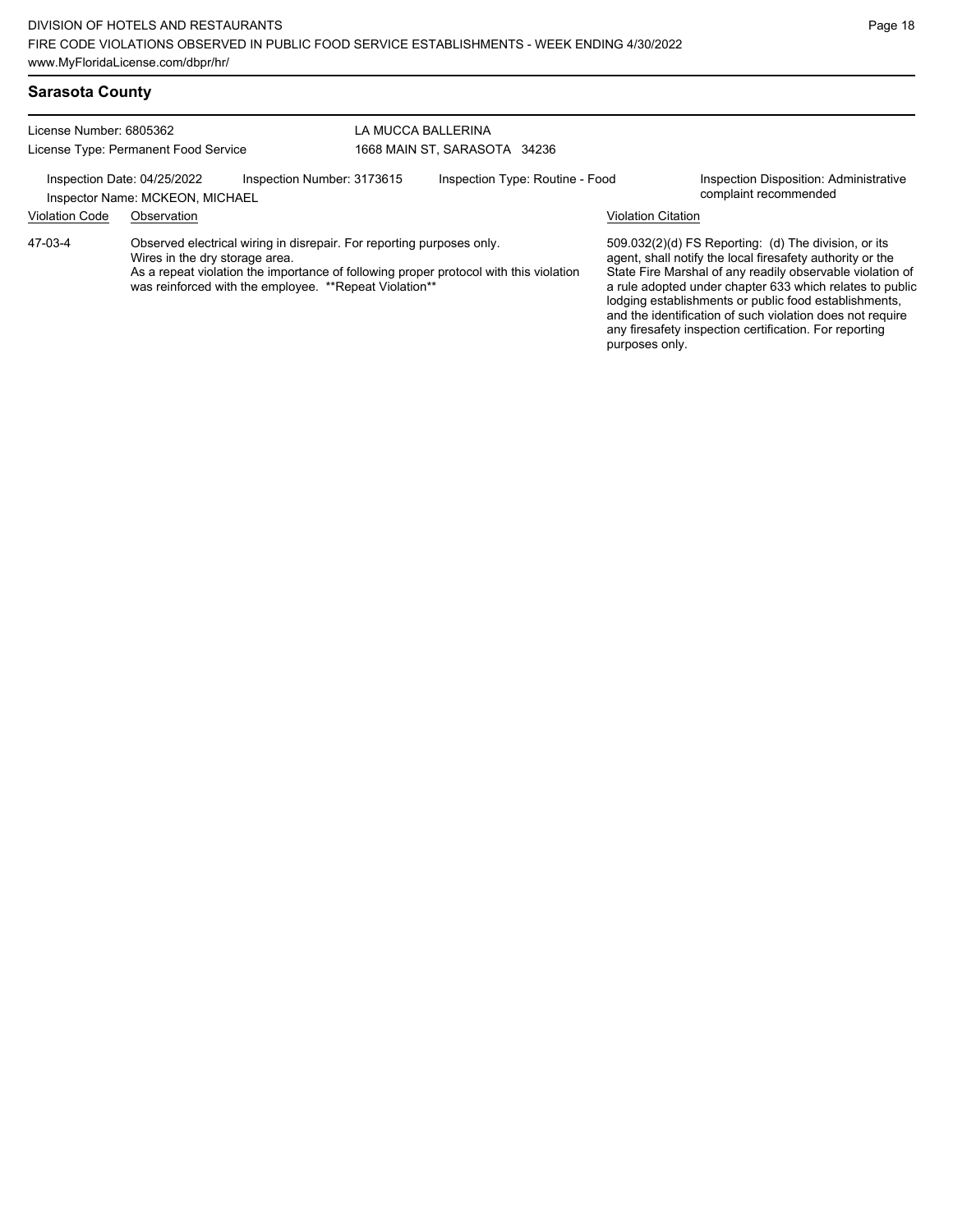**Seminole County**

| License Number: 6904629                                                                                                                                    |                                                                    |                                              |                                      |                                                                                 |                                                                                                                                                                                                                                            |                                                                                                                                                                                                                                                                                                                                                                                                                                              |  |  |  |
|------------------------------------------------------------------------------------------------------------------------------------------------------------|--------------------------------------------------------------------|----------------------------------------------|--------------------------------------|---------------------------------------------------------------------------------|--------------------------------------------------------------------------------------------------------------------------------------------------------------------------------------------------------------------------------------------|----------------------------------------------------------------------------------------------------------------------------------------------------------------------------------------------------------------------------------------------------------------------------------------------------------------------------------------------------------------------------------------------------------------------------------------------|--|--|--|
|                                                                                                                                                            | License Type: Permanent Food Service                               |                                              |                                      | THE OLIVE GARDEN ITALIAN RESTAURANT #1702<br>300 W 436, ALTAMONTE SPRINGS 32714 |                                                                                                                                                                                                                                            |                                                                                                                                                                                                                                                                                                                                                                                                                                              |  |  |  |
|                                                                                                                                                            | Inspection Date: 04/29/2022<br>Inspector Name: HICKS, GEORGE RANDY | Inspection Number: 3183458                   |                                      | Inspection Type: Routine - Food                                                 |                                                                                                                                                                                                                                            | Inspection Disposition: Inspection<br>Completed - No Further Action                                                                                                                                                                                                                                                                                                                                                                          |  |  |  |
| <b>Violation Code</b>                                                                                                                                      | Observation                                                        |                                              |                                      |                                                                                 | <b>Violation Citation</b>                                                                                                                                                                                                                  |                                                                                                                                                                                                                                                                                                                                                                                                                                              |  |  |  |
| 45-02-4                                                                                                                                                    | extinguishers by back door.                                        |                                              |                                      | Portable fire extinguisher gauge in red zone. For reporting purposes only. 2    |                                                                                                                                                                                                                                            | 509.032(2)(d) FS Reporting: (d) The division, or its<br>agent, shall notify the local firesafety authority or the<br>State Fire Marshal of any readily observable violation of<br>a rule adopted under chapter 633 which relates to public<br>lodging establishments or public food establishments,<br>and the identification of such violation does not require<br>any firesafety inspection certification. For reporting<br>purposes only. |  |  |  |
| License Number: 6904937                                                                                                                                    |                                                                    |                                              |                                      | <b>KEKE'S BREAKFAST CAFE</b>                                                    |                                                                                                                                                                                                                                            |                                                                                                                                                                                                                                                                                                                                                                                                                                              |  |  |  |
|                                                                                                                                                            | License Type: Permanent Food Service                               |                                              |                                      | 1032 MONTGOMERY RD, ALTAMONTE SPRINGS 32714                                     |                                                                                                                                                                                                                                            |                                                                                                                                                                                                                                                                                                                                                                                                                                              |  |  |  |
|                                                                                                                                                            | Inspection Date: 04/29/2022<br>Inspector Name: HICKS, GEORGE RANDY | Inspection Number: 3179917                   |                                      | Inspection Type: Routine - Food                                                 |                                                                                                                                                                                                                                            | Inspection Disposition: Warning<br>Issued                                                                                                                                                                                                                                                                                                                                                                                                    |  |  |  |
| <b>Violation Code</b>                                                                                                                                      | Observation                                                        |                                              |                                      |                                                                                 | <b>Violation Citation</b>                                                                                                                                                                                                                  |                                                                                                                                                                                                                                                                                                                                                                                                                                              |  |  |  |
| 45-02-4                                                                                                                                                    |                                                                    | extinguisher at entry to kitchen right door. |                                      | Portable fire extinguisher gauge in red zone. For reporting purposes only. Red  | purposes only.                                                                                                                                                                                                                             | 509.032(2)(d) FS Reporting: (d) The division, or its<br>agent, shall notify the local firesafety authority or the<br>State Fire Marshal of any readily observable violation of<br>a rule adopted under chapter 633 which relates to public<br>lodging establishments or public food establishments,<br>and the identification of such violation does not require<br>any firesafety inspection certification. For reporting                   |  |  |  |
| License Number: 6903479                                                                                                                                    |                                                                    |                                              | <b>TEXAS ROADHOUSE</b>               |                                                                                 |                                                                                                                                                                                                                                            |                                                                                                                                                                                                                                                                                                                                                                                                                                              |  |  |  |
| License Type: Permanent Food Service                                                                                                                       |                                                                    |                                              | 100 TOWNE CENTER BLVD, SANFORD 32771 |                                                                                 |                                                                                                                                                                                                                                            |                                                                                                                                                                                                                                                                                                                                                                                                                                              |  |  |  |
|                                                                                                                                                            | Inspection Date: 04/26/2022<br>Inspector Name: ANGEL, TERRY        | Inspection Number: 3174325                   |                                      | Inspection Type: Routine - Food                                                 |                                                                                                                                                                                                                                            | Inspection Disposition: Warning<br><b>Issued</b>                                                                                                                                                                                                                                                                                                                                                                                             |  |  |  |
| <b>Violation Code</b>                                                                                                                                      | Observation                                                        |                                              |                                      |                                                                                 | <b>Violation Citation</b>                                                                                                                                                                                                                  |                                                                                                                                                                                                                                                                                                                                                                                                                                              |  |  |  |
| 46-01-4<br>Marked exit/path to marked exit blocked. For reporting purposes only. Rear<br>kitchen door blocked by rack with glasses. ** Corrected On-Site** |                                                                    |                                              |                                      |                                                                                 | 509.032(2)(d) FS Reporting: (d) The division, or its<br>agent, shall notify the local firesafety authority or the<br>State Fire Marshal of any readily observable violation of<br>a rule adopted under chapter 633 which relates to public |                                                                                                                                                                                                                                                                                                                                                                                                                                              |  |  |  |

lodging establishments or public food establishments, and the identification of such violation does not require any firesafety inspection certification. For reporting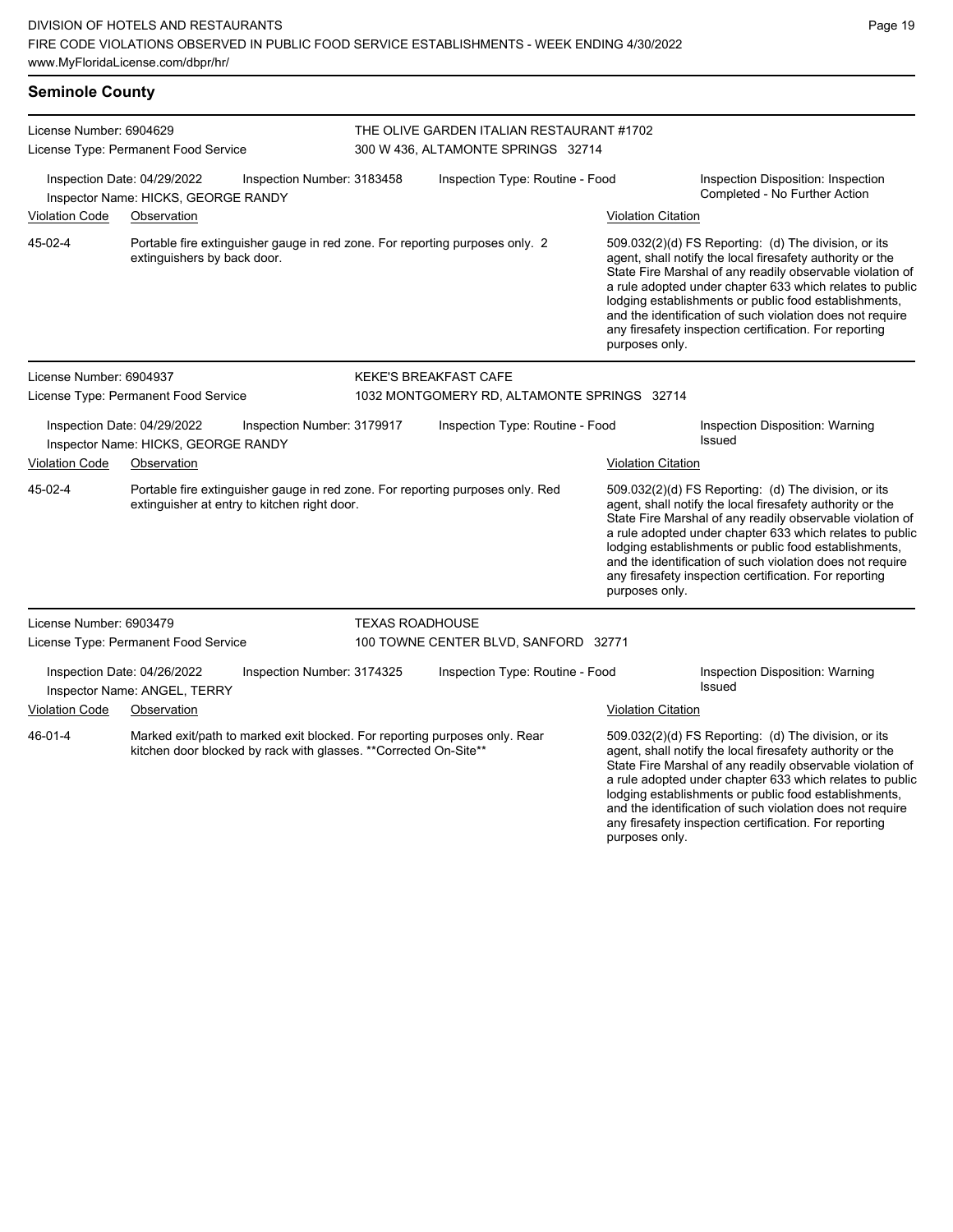| <b>Seminole County</b>                                          |                                                                                                                                                                                                                                             |  |                                                                                                    |                                                                                                                                                                                                                                                                                                                                                                                                                                              |                                                                                                                                                                                                                                                                                                                                                                                                                            |  |
|-----------------------------------------------------------------|---------------------------------------------------------------------------------------------------------------------------------------------------------------------------------------------------------------------------------------------|--|----------------------------------------------------------------------------------------------------|----------------------------------------------------------------------------------------------------------------------------------------------------------------------------------------------------------------------------------------------------------------------------------------------------------------------------------------------------------------------------------------------------------------------------------------------|----------------------------------------------------------------------------------------------------------------------------------------------------------------------------------------------------------------------------------------------------------------------------------------------------------------------------------------------------------------------------------------------------------------------------|--|
| License Number: 6904941<br>License Type: Permanent Food Service |                                                                                                                                                                                                                                             |  | <b>SAN MIGUEL MEXICAN GRILL</b><br>2715 S ORLANDO DR, SANFORD 32773                                |                                                                                                                                                                                                                                                                                                                                                                                                                                              |                                                                                                                                                                                                                                                                                                                                                                                                                            |  |
|                                                                 | Inspection Date: 04/26/2022<br>Inspection Number: 3169222<br>Inspector Name: THORNCROFT, ROBERT                                                                                                                                             |  | Inspection Type: Routine - Food<br>Inspection Disposition: Administrative<br>complaint recommended |                                                                                                                                                                                                                                                                                                                                                                                                                                              |                                                                                                                                                                                                                                                                                                                                                                                                                            |  |
| Violation Code                                                  | Observation                                                                                                                                                                                                                                 |  |                                                                                                    | <b>Violation Citation</b>                                                                                                                                                                                                                                                                                                                                                                                                                    |                                                                                                                                                                                                                                                                                                                                                                                                                            |  |
| 47-03-4                                                         | Observed electrical wiring in disrepair. For reporting purposes only. Cover plate<br>missing on the switch at the chest freezer in the kitchen                                                                                              |  |                                                                                                    | 509.032(2)(d) FS Reporting: (d) The division, or its<br>agent, shall notify the local firesafety authority or the<br>State Fire Marshal of any readily observable violation of<br>a rule adopted under chapter 633 which relates to public<br>lodging establishments or public food establishments,<br>and the identification of such violation does not require<br>any firesafety inspection certification. For reporting<br>purposes only. |                                                                                                                                                                                                                                                                                                                                                                                                                            |  |
| 47-03-4                                                         | - From initial inspection : Observed electrical wiring in disrepair. For reporting<br>purposes only. Cover plate missing on the switch at the chest freezer in the<br>- From follow-up inspection 2022-04-29: ** Time Extended**<br>kitchen |  |                                                                                                    | purposes only.                                                                                                                                                                                                                                                                                                                                                                                                                               | 509.032(2)(d) FS Reporting: (d) The division, or its<br>agent, shall notify the local firesafety authority or the<br>State Fire Marshal of any readily observable violation of<br>a rule adopted under chapter 633 which relates to public<br>lodging establishments or public food establishments,<br>and the identification of such violation does not require<br>any firesafety inspection certification. For reporting |  |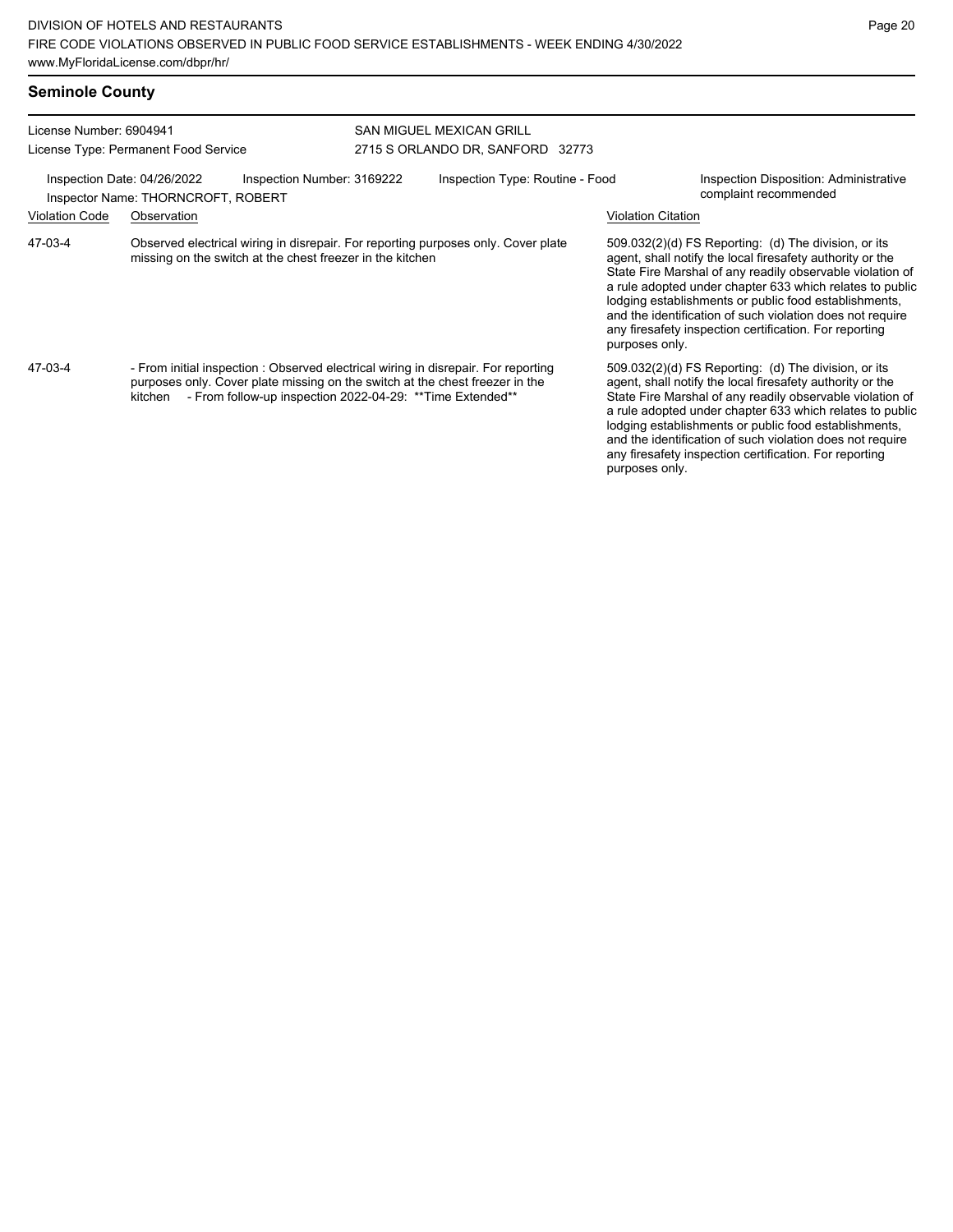| <b>St. Johns County</b>                                                                         |                                                                                                                                                                                                                                               |                                                                                                              |                                 |                                                                            |                                                                                                                                                                                                                                                                                                                                                                                                                                              |                                                                                                                                                                                                                                                                                                                                                                                                                            |  |  |
|-------------------------------------------------------------------------------------------------|-----------------------------------------------------------------------------------------------------------------------------------------------------------------------------------------------------------------------------------------------|--------------------------------------------------------------------------------------------------------------|---------------------------------|----------------------------------------------------------------------------|----------------------------------------------------------------------------------------------------------------------------------------------------------------------------------------------------------------------------------------------------------------------------------------------------------------------------------------------------------------------------------------------------------------------------------------------|----------------------------------------------------------------------------------------------------------------------------------------------------------------------------------------------------------------------------------------------------------------------------------------------------------------------------------------------------------------------------------------------------------------------------|--|--|
| License Number: 6500466                                                                         |                                                                                                                                                                                                                                               |                                                                                                              | CONCH HOUSE MARINA RESORT       |                                                                            |                                                                                                                                                                                                                                                                                                                                                                                                                                              |                                                                                                                                                                                                                                                                                                                                                                                                                            |  |  |
|                                                                                                 | License Type: Permanent Food Service                                                                                                                                                                                                          |                                                                                                              |                                 | 57 COMARES AVE, ST AUGUSTINE 32080                                         |                                                                                                                                                                                                                                                                                                                                                                                                                                              |                                                                                                                                                                                                                                                                                                                                                                                                                            |  |  |
|                                                                                                 | Inspection Date: 04/25/2022<br>Inspector Name: PERRY, DENNIS                                                                                                                                                                                  | Inspection Number: 3176296                                                                                   |                                 | Inspection Type: Routine - Food                                            |                                                                                                                                                                                                                                                                                                                                                                                                                                              | Inspection Disposition: Inspection<br>Completed - No Further Action                                                                                                                                                                                                                                                                                                                                                        |  |  |
| <b>Violation Code</b>                                                                           | Observation                                                                                                                                                                                                                                   |                                                                                                              |                                 |                                                                            | <b>Violation Citation</b>                                                                                                                                                                                                                                                                                                                                                                                                                    |                                                                                                                                                                                                                                                                                                                                                                                                                            |  |  |
| 45-02-4                                                                                         | Fire extinguisher by server station.                                                                                                                                                                                                          |                                                                                                              |                                 | Portable fire extinguisher gauge in red zone. For reporting purposes only. | purposes only.                                                                                                                                                                                                                                                                                                                                                                                                                               | 509.032(2)(d) FS Reporting: (d) The division, or its<br>agent, shall notify the local firesafety authority or the<br>State Fire Marshal of any readily observable violation of<br>a rule adopted under chapter 633 which relates to public<br>lodging establishments or public food establishments,<br>and the identification of such violation does not require<br>any firesafety inspection certification. For reporting |  |  |
| License Number: 6500103                                                                         |                                                                                                                                                                                                                                               |                                                                                                              |                                 | <b>TACO LIBRE</b>                                                          |                                                                                                                                                                                                                                                                                                                                                                                                                                              |                                                                                                                                                                                                                                                                                                                                                                                                                            |  |  |
|                                                                                                 | License Type: Permanent Food Service                                                                                                                                                                                                          |                                                                                                              |                                 | 2600 N PONCE DE LEON BLVD, SAINT AUGUSTINE 32084                           |                                                                                                                                                                                                                                                                                                                                                                                                                                              |                                                                                                                                                                                                                                                                                                                                                                                                                            |  |  |
| Inspection Date: 04/26/2022<br>Inspection Number: 3138674<br>Inspector Name: HARTMANN, MICHELLE |                                                                                                                                                                                                                                               |                                                                                                              | Inspection Type: Routine - Food |                                                                            | Inspection Disposition: Administrative<br>complaint recommended                                                                                                                                                                                                                                                                                                                                                                              |                                                                                                                                                                                                                                                                                                                                                                                                                            |  |  |
| <b>Violation Code</b>                                                                           | Observation                                                                                                                                                                                                                                   |                                                                                                              |                                 |                                                                            | <b>Violation Citation</b>                                                                                                                                                                                                                                                                                                                                                                                                                    |                                                                                                                                                                                                                                                                                                                                                                                                                            |  |  |
| 45-02-4                                                                                         |                                                                                                                                                                                                                                               | Portable fire extinguisher gauge in red zone. For reporting purposes only.<br>Fire extinguisher in red zone. |                                 |                                                                            | 509.032(2)(d) FS Reporting: (d) The division, or its<br>agent, shall notify the local firesafety authority or the<br>State Fire Marshal of any readily observable violation of<br>a rule adopted under chapter 633 which relates to public<br>lodging establishments or public food establishments,<br>and the identification of such violation does not require<br>any firesafety inspection certification. For reporting<br>purposes only. |                                                                                                                                                                                                                                                                                                                                                                                                                            |  |  |
| License Number: 6500464                                                                         |                                                                                                                                                                                                                                               |                                                                                                              |                                 | SCARLETT'S ST AUGGY & DOS GATOS ST AUGGY                                   |                                                                                                                                                                                                                                                                                                                                                                                                                                              |                                                                                                                                                                                                                                                                                                                                                                                                                            |  |  |
| License Type: Permanent Food Service                                                            |                                                                                                                                                                                                                                               | 70 HYPOLITA ST, SAINT AUGUSTINE 32084                                                                        |                                 |                                                                            |                                                                                                                                                                                                                                                                                                                                                                                                                                              |                                                                                                                                                                                                                                                                                                                                                                                                                            |  |  |
|                                                                                                 | Inspection Date: 04/27/2022<br>Inspector Name: HARTMANN, MICHELLE                                                                                                                                                                             | Inspection Number: 3167159                                                                                   |                                 | Inspection Type: Routine - Food                                            |                                                                                                                                                                                                                                                                                                                                                                                                                                              | Inspection Disposition: Warning<br><b>Issued</b>                                                                                                                                                                                                                                                                                                                                                                           |  |  |
| <b>Violation Code</b>                                                                           | Observation                                                                                                                                                                                                                                   |                                                                                                              |                                 |                                                                            | <b>Violation Citation</b>                                                                                                                                                                                                                                                                                                                                                                                                                    |                                                                                                                                                                                                                                                                                                                                                                                                                            |  |  |
| 48-04-4                                                                                         | Propane tank (larger than 2.7 lb. water capacity/1 lb. gas capacity) located inside<br>of the building. For reporting purposes only.<br>Two propane tanks inside. Person in charge removed tanks and placed outside.<br>**Corrected On-Site** |                                                                                                              |                                 |                                                                            |                                                                                                                                                                                                                                                                                                                                                                                                                                              | 509.032(2)(d) FS Reporting: (d) The division, or its<br>agent, shall notify the local firesafety authority or the<br>State Fire Marshal of any readily observable violation of<br>a rule adopted under chapter 633 which relates to public                                                                                                                                                                                 |  |  |

lodging establishments or public food establishments, and the identification of such violation does not require any firesafety inspection certification. For reporting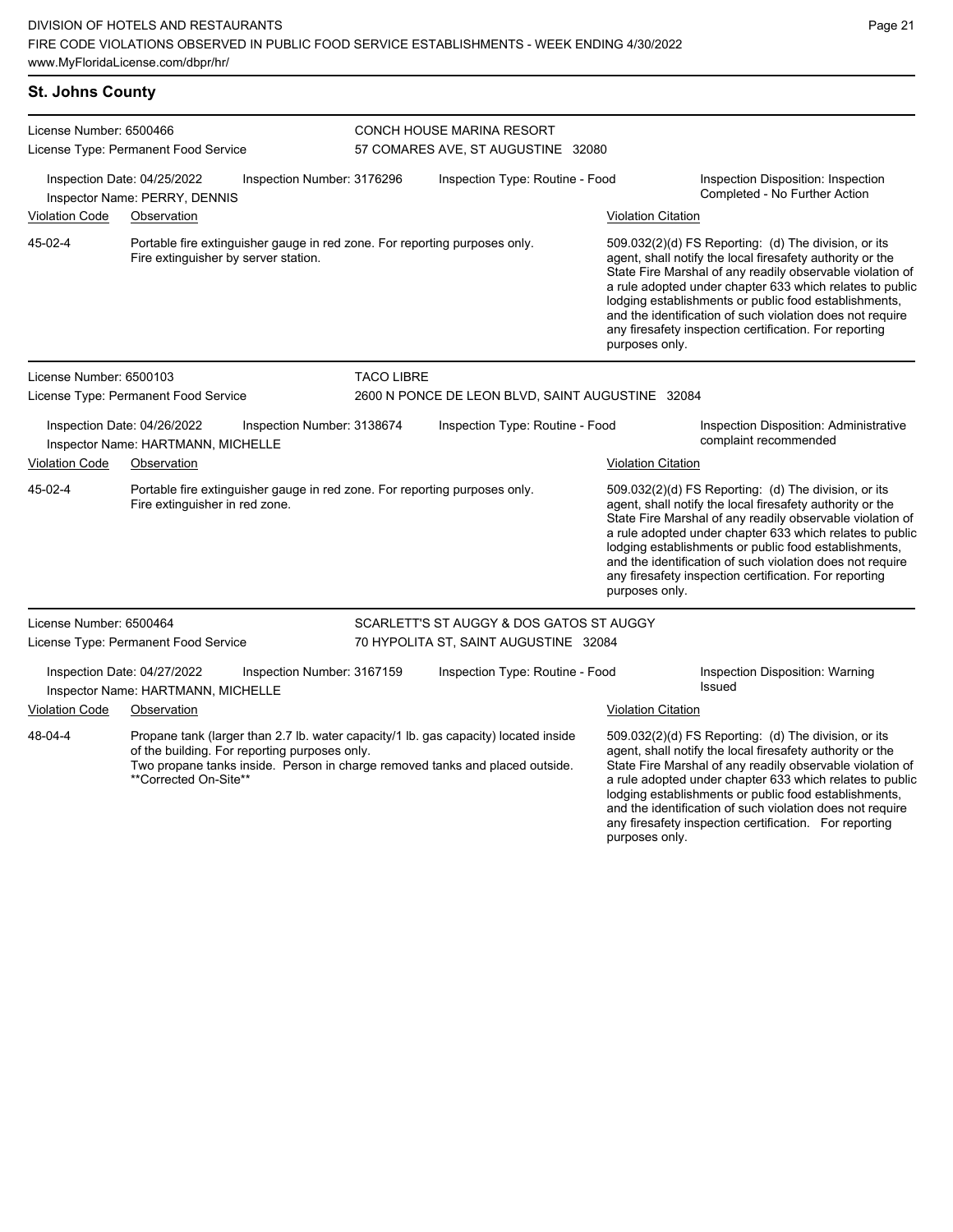## **Volusia County**

| License Number: 7407433 |                                                                   |                                                                       | <b>CMX DAYTONA</b>                              |                                                                                        |                           |                                                                                                                                                                                                                                                                                                                                                                                                                            |  |
|-------------------------|-------------------------------------------------------------------|-----------------------------------------------------------------------|-------------------------------------------------|----------------------------------------------------------------------------------------|---------------------------|----------------------------------------------------------------------------------------------------------------------------------------------------------------------------------------------------------------------------------------------------------------------------------------------------------------------------------------------------------------------------------------------------------------------------|--|
|                         | License Type: Permanent Food Service                              |                                                                       | 1850 LEGENDS LANE STE 100E, DAYTONA BEACH 32114 |                                                                                        |                           |                                                                                                                                                                                                                                                                                                                                                                                                                            |  |
|                         | Inspection Date: 04/27/2022<br>Inspector Name: BRANNER, LISELOTTE | Inspection Number: 3176492                                            |                                                 | Inspection Type: Routine - Food                                                        |                           | <b>Inspection Disposition: Warning</b><br>Issued                                                                                                                                                                                                                                                                                                                                                                           |  |
| <b>Violation Code</b>   | Observation                                                       |                                                                       |                                                 |                                                                                        | <b>Violation Citation</b> |                                                                                                                                                                                                                                                                                                                                                                                                                            |  |
| 46-01-4                 | On-Site**                                                         | Marked exit/path to marked exit blocked. For reporting purposes only. |                                                 | -chair in front of door partially blocking path- side door but ticket area **Corrected | purposes only.            | 509.032(2)(d) FS Reporting: (d) The division, or its<br>agent, shall notify the local firesafety authority or the<br>State Fire Marshal of any readily observable violation of<br>a rule adopted under chapter 633 which relates to public<br>lodging establishments or public food establishments,<br>and the identification of such violation does not require<br>any firesafety inspection certification. For reporting |  |
| License Number: 7405385 |                                                                   |                                                                       | <b>BOSTON MARKET #0734</b>                      |                                                                                        |                           |                                                                                                                                                                                                                                                                                                                                                                                                                            |  |
|                         | License Type: Permanent Food Service                              |                                                                       |                                                 | 1037 DUNLAWTON AVE, PORT ORANGE 321277968                                              |                           |                                                                                                                                                                                                                                                                                                                                                                                                                            |  |
|                         | Inspection Date: 04/28/2022<br>Inspector Name: COREY, DEREK       | Inspection Number: 3176313                                            |                                                 | Inspection Type: Routine - Food                                                        |                           | Inspection Disposition: Inspection<br>Completed - No Further Action                                                                                                                                                                                                                                                                                                                                                        |  |
| <b>Violation Code</b>   | Observation                                                       |                                                                       |                                                 |                                                                                        | <b>Violation Citation</b> |                                                                                                                                                                                                                                                                                                                                                                                                                            |  |
| 46-01-4                 |                                                                   | Marked exit/path to marked exit blocked. For reporting purposes only. |                                                 |                                                                                        | purposes only.            | 509.032(2)(d) FS Reporting: (d) The division, or its<br>agent, shall notify the local firesafety authority or the<br>State Fire Marshal of any readily observable violation of<br>a rule adopted under chapter 633 which relates to public<br>lodging establishments or public food establishments,<br>and the identification of such violation does not require<br>any firesafety inspection certification. For reporting |  |
| License Number: 7407311 |                                                                   |                                                                       |                                                 | <b>BACI PIZZERIA &amp; RISTORANTE</b>                                                  |                           |                                                                                                                                                                                                                                                                                                                                                                                                                            |  |
|                         | License Type: Permanent Food Service                              |                                                                       |                                                 | 830 N DIXIE FREEWAY, NEW SMYRNA BEACH 32168                                            |                           |                                                                                                                                                                                                                                                                                                                                                                                                                            |  |
|                         | Inspection Date: 04/27/2022<br>Inspector Name: PICHARDO, RENEE    | Inspection Number: 3171348                                            |                                                 | Inspection Type: Routine - Food                                                        |                           | Inspection Disposition: Warning<br>Issued                                                                                                                                                                                                                                                                                                                                                                                  |  |
| <b>Violation Code</b>   | Observation                                                       |                                                                       |                                                 |                                                                                        | <b>Violation Citation</b> |                                                                                                                                                                                                                                                                                                                                                                                                                            |  |
| 45-02-4                 |                                                                   | oven area in tiki bar **Corrected On-Site**                           |                                                 | Portable fire extinguisher gauge in red zone. For reporting purposes only. Pizza       | purposes only.            | 509.032(2)(d) FS Reporting: (d) The division, or its<br>agent, shall notify the local firesafety authority or the<br>State Fire Marshal of any readily observable violation of<br>a rule adopted under chapter 633 which relates to public<br>lodging establishments or public food establishments,<br>and the identification of such violation does not require<br>any firesafety inspection certification. For reporting |  |